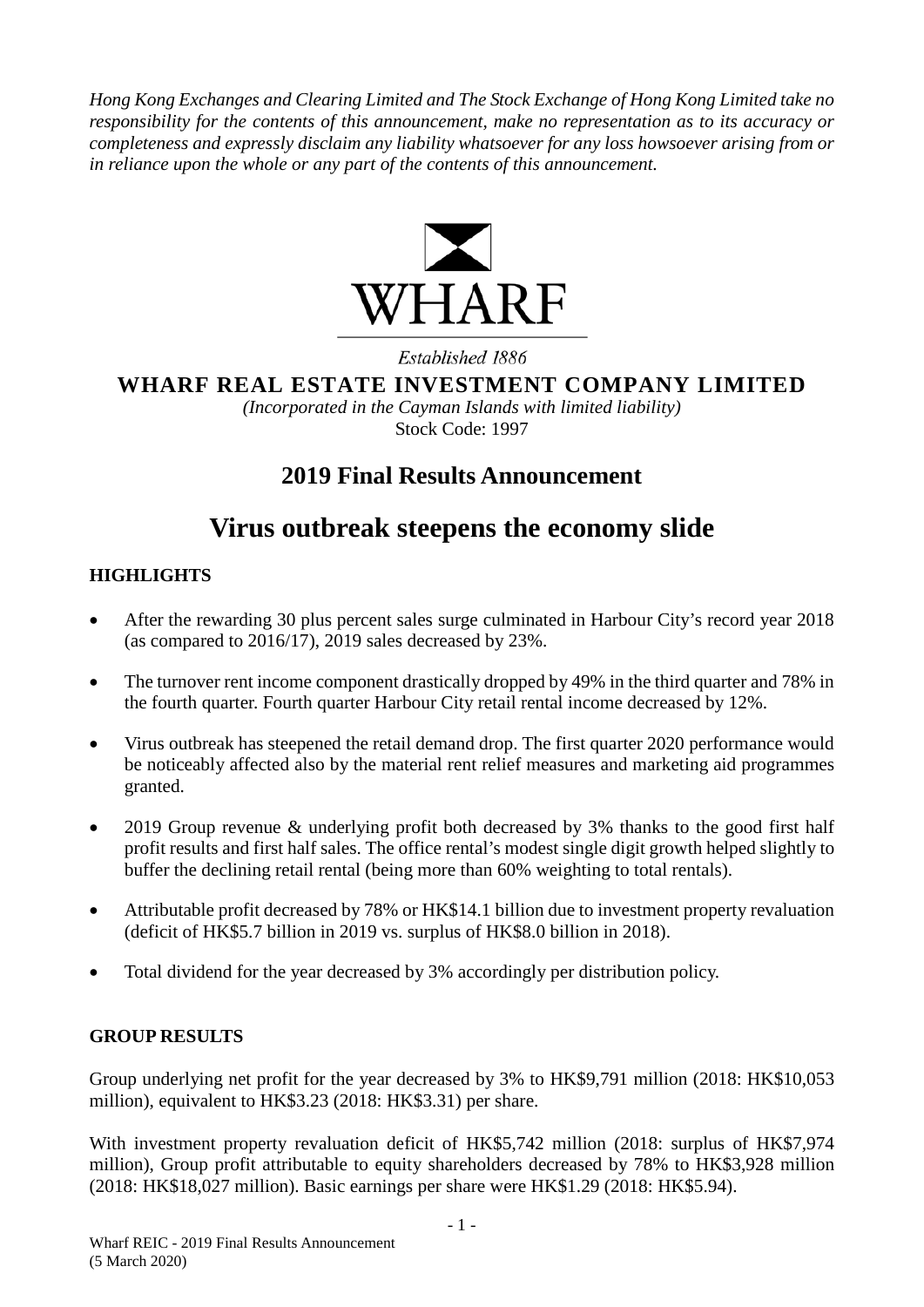### **DIVIDENDS**

A first interim dividend of HK\$1.10 per share was paid on 10 September 2019. In lieu of a final dividend, a second interim dividend of HK\$0.93 per share will be paid on 23 April 2020 to Shareholders on record as at 6:00 p.m. on 6 April 2020. Total distribution for the year 2019 will amount to HK\$2.03 (2018: HK\$2.10) per share, representing 65% of underlying net profit from investment properties and hotels in Hong Kong.

#### **BUSINESS REVIEW**

#### **Harbour City**

Harbour City's overall revenue (including hotels) and operating profit declined by 2% to HK\$11,577 million and HK\$9,447 million, respectively.

#### *Retail*

Inbound tourism and local consumption turned down sharply since the middle of the year but lagging effect will only be obvious in 2020. Retail revenue and operating profit eased by 1% to HK\$7,452 million and HK\$6,615 million respectively. Tenant sales lacked momentum following outstanding performance in the past few years, resulting in a 23% drop for the full year.

The two million square feet of contiguous mall space continued to provide an unrivalled range of comprehensive product offerings, cementing its position as a "must-have" address for global brands. Its diversified ecosystem and proven asset management capabilities continued to retain the best-in-class brands and attract the most sought-after newcomers. Occupancy rate stood at a high level of 97% at year-end on the back of stable tenants' demand.

As a curator of compelling retail experiences, Harbour City proactively identifies and recruits the most differentiating and aspirational names. Together with the delicious and surprising culinary offerings, the seamless combination of the unique and alluring experiences is elevating retail experience to new heights.

#### *Office*

Momentum of leasing demand was hindered by the unfavourable business environment and increased vacancies in the market.

Occupancy rate was 93% at year-end and lease renewal retention rate was 77%. Revenue increased by 4% to HK\$2,748 million. The close proximity to West Kowloon Station for High Speed Rail is poised to hold up demand in the coming years.

#### *Gateway Apartments*

The serviced apartments were 89% occupied at year-end amidst the increase of competitive supply. Revenue totalled HK\$221 million during the year.

#### *Hotels and Club*

The three Canton Road hotels, Marco Polo Hongkong, Gateway and Prince, suffered from the plunge in visitor arrivals since the middle of the year.

As a result, total revenue of hotels and club dropped by 22% to HK\$1,156 million and operating profit by 47% to HK\$250 million. Overall occupancy was 81% during the year following a sharp deterioration in the second half of the year.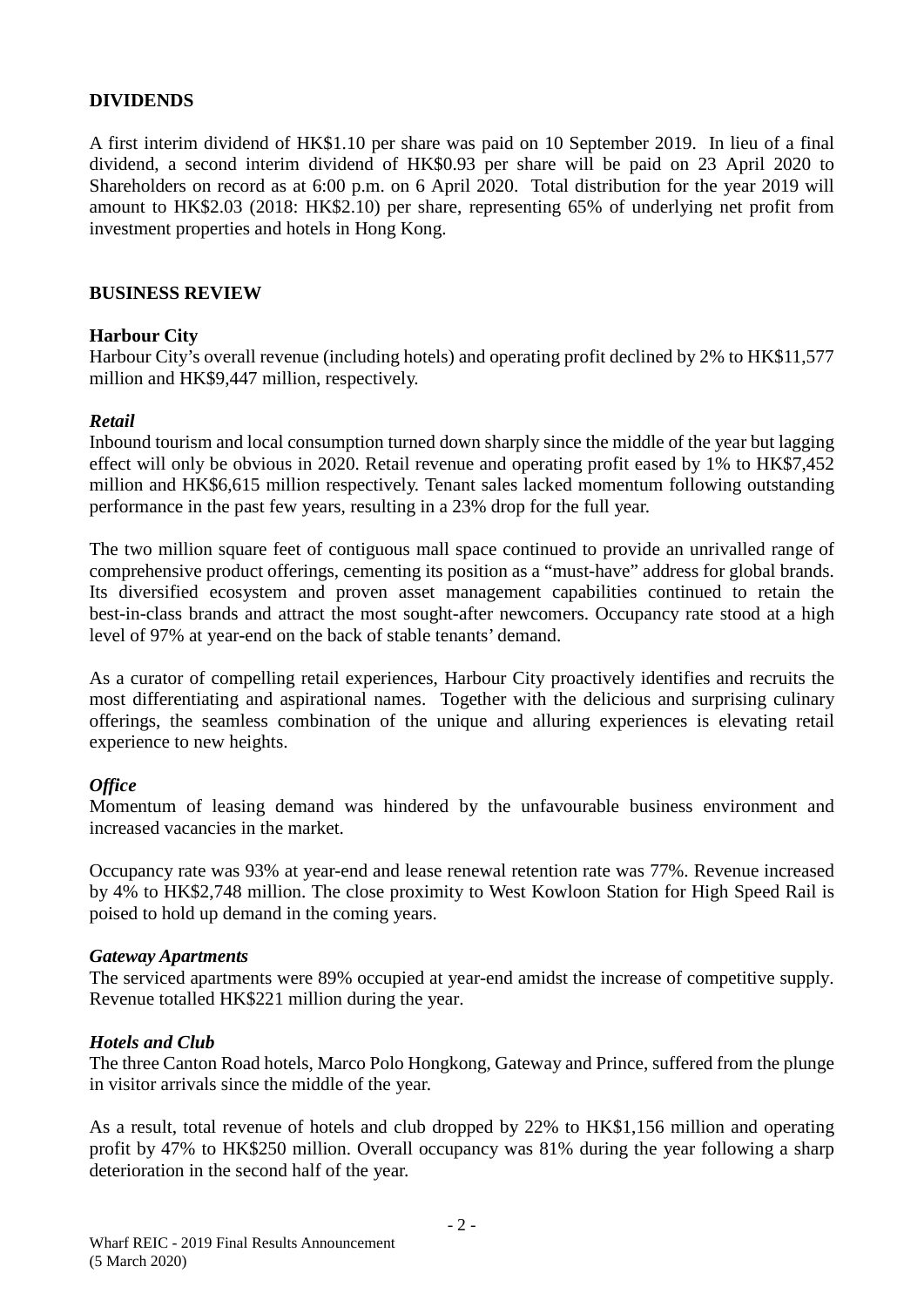#### **Times Square**

Impacted by the weak market sentiment and intensified competition, overall revenue decreased by 3% to HK\$2,761 million and operating profit by 2% to HK\$2,423 million.

### *Retail*

Situated in one of the most disrupted districts, foot traffic and sales performance were seriously affected.

As a result, tenant sales dropped by 19% for the full year. Revenue decreased by 4% to HK\$2,020 million and operating profit by 3% to HK\$1,774 million. Occupancy rate stood firm at 97% at year-end.

#### *Office*

Due to the uncertain business environment and social disruptions, office leasing activities slowed down. The shrinking rental cost in some of the CBD office spaces continued to narrow the rental gap and further dampened the office demand in Causeway Bay.

Revenue remained steady at HK\$741 million. Occupancy rate was 94% at year-end.

### **Central Portfolio**

Occupancies at Wheelock House and Crawford House remained high on the back of prime locations and cost effectiveness. Revenue increased to HK\$495 million and operating profit to HK\$431 million.

Wheelock House offices were 97% occupied at year-end. Lease renewal retention rate was 98%.

Crawford House offices were 99% occupied at year-end. Lease renewal retention rate was 93%.

The retail premises at both Crawford House and Wheelock House were fully let at the end of December.

The Murray, Hong Kong, a Niccolo Hotel became fully operational in August 2018. The challenging environment caused a significant drop in occupancy and cancellations of events and F&B bookings, which severely impacted the hotel's revenue. Depreciation of land and building costs over the 50-year lease term limits profitability in the early years of ramp-up stage.

#### **Plaza Hollywood**

A well-established retail destination and lifestyle hub serving the emerging middle class in the surrounding residential areas in Kowloon East. Affected by weak consumer sentiment, revenue decreased by 3% to HK\$552 million and operating profit by 3% to HK\$415 million. Occupancy rate was 96% at year-end.

Following the partial opening of the Tuen Ma Line from Tai Wai to Kai Tak via Diamond Hill in mid-February 2020, the full completion of the Sha Tin-Central MTR link by phases is poised to expand Plaza Hollywood's geographical reach in the longer term.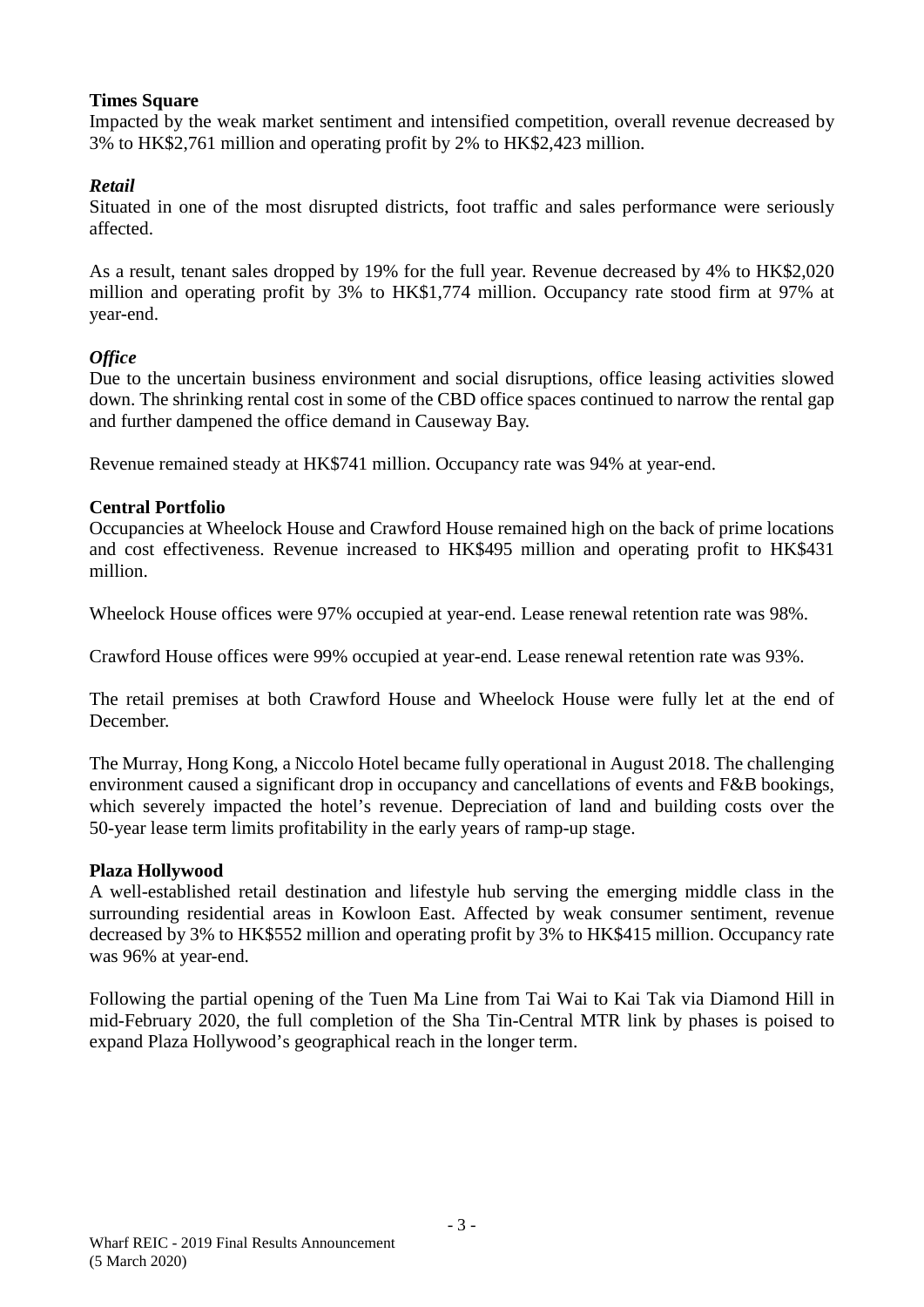#### **Singapore Portfolio**

In December 2019, the Group acquired two prime assets in the heart of the renowned Orchard Road belt of Singapore. Wheelock Place and Scotts Square enjoy strategic locations within the city's prime retail and hotel hub.

Behind the distinctive conical facade, Wheelock Place houses seven floors of the finest retail stores, services, and dining options. Above the retail podium is an office tower which is home to several top multinational companies.

Located a few minutes away, Scotts Square boasts a wide pedestrian promenade and triple volume entrance to welcome shoppers into four floors of refined shopping from designer labels to specialty services and dining selections.

Wheelock Place office tower and retail portion achieved 96% occupancy whilst Scotts Square retail was 97% occupied.

### **OUTLOOK**

The world would likely be preoccupied with the virus outbreak this quarter and next. It is not simple to fathom the damages the virus will leave in its trail and the path to economic and community recovery. Local social political events coupled with the unrelenting tension between China and U.S.A. are added factors influencing Hong Kong's recessionary trend.

Retail and Hotel sectors are not expected to be spared from the brunt of these threats. Office occupancy rates and rental levels are under more pressure with the slowdown this year.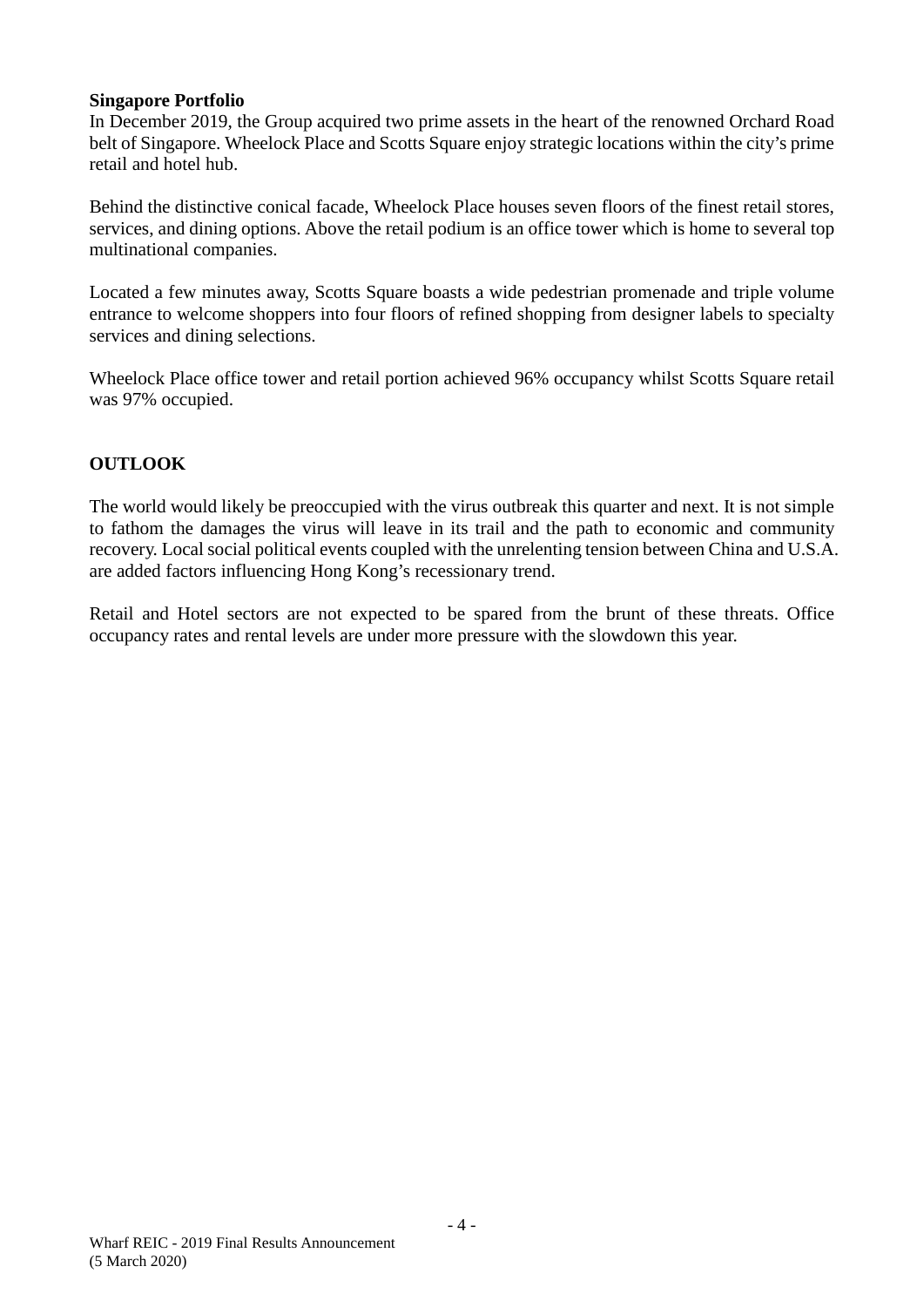#### **FINANCIAL REVIEW**

#### **(I) Review of 2019 full year results**

Group underlying net profit for 2019 decreased by 3% to HK\$9,791 million (2018: HK\$10,053 million) with the solid growth in the first half of the year erasing by the slackened second half amid the dampening economy of Hong Kong. Underlying net profit from Investment Properties ("IP") decreased by 3% to HK\$9,455 million which accounted for 97% of Group total.

Profit attributable to shareholders decreased by 78% to HK\$3,928 million (2018: HK\$18,027 million) mainly due to inclusion of a net IP revaluation deficit of HK\$5,742 million (2018: surplus of HK\$7,974 million).

#### Revenue and Operating Profit

Group revenue decreased by 3% to HK\$16,043 million (2018: HK\$16,481 million) while operating profit was flattened at HK\$12,711 million (2018: HK\$12,724 million).

IP revenue and operating profit slightly decreased to HK\$14,279 million (2018: HK\$14,304 million) and HK\$12,501 million (2018: HK\$12,545 million) respectively. Amid the prevailing adverse economic condition particularly in the fourth quarter of the year, Times Square recorded revenue and operating profit decline of 3% and 2% respectively while Harbour City performed just at par.

Hotel was heavily hit by the social unrest with revenue and operating profit decreasing by 17% to HK\$1,507 million (2018: HK\$1,821 million) and 76% to HK\$61 million (2018: HK\$255 million) respectively. Operating profit for the three Marco Polo Hotels and the Club at Harbour City retreated by 47% while The Murray still operated at loss amid the challenging environment during the latter half of the year and for its depreciation for land and building.

Total revenue and operating profit of Harbour City (including hotels) dropped by 2% to HK\$11,577 million (2018: HK\$11,871 million) and HK\$9,447 million (2018: HK\$9,678 million) respectively, representing 72% (2018: 72%) of Group revenue and 74% (2018: 76%) of Group operating profit.

Development Properties ("DP") revenue decreased by 57% to HK\$38 million (2018: HK\$89 million) while operating profit of HK\$131 million (2018: loss of HK\$60 million) was recorded, resulting from a credit cost adjustment for Suzhou Times City.

Investment and others revenue grew by 8% to HK\$289 million (2018: HK\$267 million) and operating profit by 17% to HK\$144 million (2018: HK\$123 million).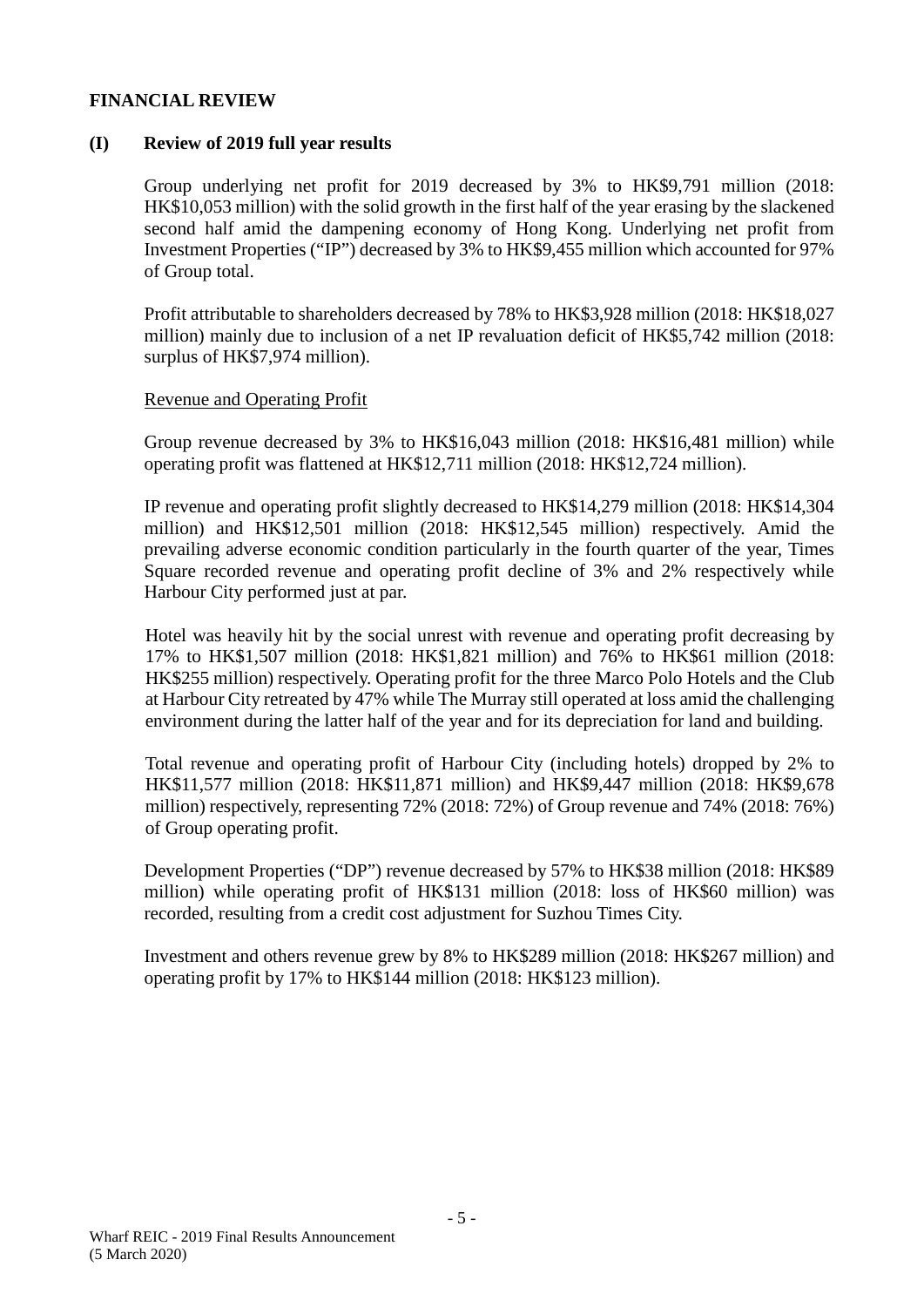#### Fair Value Loss of IP

IP portfolio as at 31 December 2019 was stated at valuation of HK\$259.9 billion (2018: HK\$259.0 billion), including the newly acquired Wheelock Place and Scotts Square. As affected by the softening market, IP revaluation carried out by independent valuers gave rise a loss of HK\$5,788 million (2018: a gain of HK\$8,065 million). Netting relevant non-controlling interests, the attributable loss of HK\$5,742 million (2018: a gain of HK\$7,974 million) was charged to the consolidated statement of profit or loss.

#### Finance Costs

Net finance costs amounted to HK\$1,007 million (2018: HK\$815 million) after interest capitalisation of HK\$41 million (2018: HK\$17 million) for DP and an unrealised mark-to-market loss on borrowings of HK\$9 million (2018: Nil). The Group's effective borrowing rate was 2.6% per annum (2018: 2.0%).

#### Income Tax

Taxation charge for the year decreased by 2% to HK\$1,961 million (2018: HK\$1,994 million) principally on a reduction in taxable profit of hotels for the year.

#### Profit Attributable to Equity Shareholders

Group profit attributable to equity shareholders for the year amounted to HK\$3,928 million (2018: HK\$18,027 million), representing a decrease of 78% from 2018. Basic earnings per share were HK\$1.29, based on 3,036 million ordinary shares in issue (2018: HK\$5.94 based on 3,036 million ordinary shares in issue).

Underlying net profit is a performance indicator of the Group's major business segments and arrived at after excluding the attributable net IP revaluation gain/loss, impairment loss on hotels and unrealised mark-to-market differences on borrowings.

Underlying net profit, excluding the net IP revaluation loss of HK\$5,742 million and other non-core items, decreased by 3% to HK\$9,791 million (2018: HK\$10,053 million). Underlying earnings per share were HK\$3.23 (2018: HK\$3.31).

#### **(II) Liquidity, Financial Resources and Capital Commitments**

#### Shareholders' and Total Equity

As at 31 December 2019, shareholders' equity decreased by HK\$2.6 billion to HK\$216.2 billion (2018: HK\$218.8 billion), equivalent to HK\$71.20 per share based on 3,036 million ordinary shares in issue (2018: HK\$72.06 per share based on 3,036 million ordinary shares in issue).

Total equity including non-controlling interests decreased by HK\$2.9 billion to HK\$221.4 billion (2018: HK\$224.3 billion).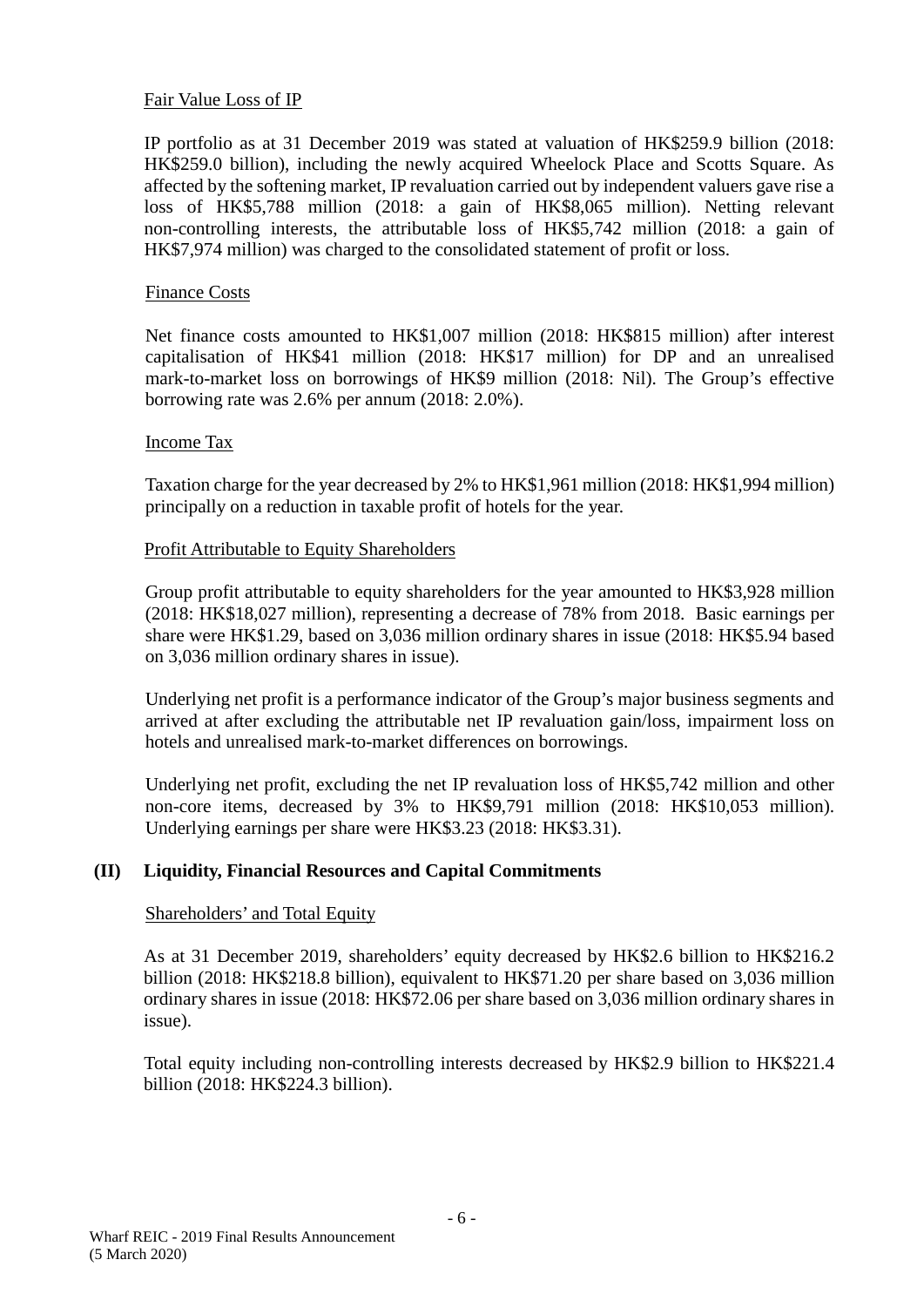#### Assets

Total assets as at 31 December 2019 was HK\$284.3 billion (2018: HK\$280.3 billion), 94% (2018: 97%) of which was in Hong Kong. Total business assets, excluding bank deposits and cash, equity investments, derivative financial assets and deferred tax assets was HK\$276.6 billion (2018: HK\$274.7 billion).

# IP

IP slightly increased to HK\$259.9 billion (2018: HK\$259.0 billion), representing 94% (2018: 94%) of total business assets. Harbour City (excluding the three hotels which were stated at cost) was valued at HK\$172.6 billion (2018: HK\$175.6 billion). Including the internal valuation of these hotels, Harbour City had a total valuation of HK\$180 billion or HK\$59 per share. Times Square was valued at HK\$56.5 billion, or about HK\$19 per share.

#### Hotels

Hotel properties comprising The Murray, three Marco Polo Hotels in Hong Kong and Marco Polo Changzhou are stated at cost less accumulated depreciation & impairment losses of HK\$7.7 billion (2018: HK\$8.1 billion). Internal valuation of these hotels amounted to HK\$15.2 billion (2018: HK\$16.1 billion).

#### DP / Interests in an Associate and Joint Ventures

DP increased to HK\$5.1 billion (2018: HK\$3.7 billion) and DP undertaken through an associate and joint ventures remained at HK\$2.9 billion.

#### Debts and Gearing

Net debt as at 31 December 2019 rose to HK\$42.6 billion (2018: HK\$39.4 billion). It comprised debts of HK\$45.5 billion and bank deposits and cash of HK\$2.9 billion.

An analysis of net debt is depicted below:

|                                     | 31 December         | 31 December  |
|-------------------------------------|---------------------|--------------|
|                                     | 2019                | 2018         |
| Net debt/(cash)                     | <b>HK\$ Billion</b> | HK\$ Billion |
| The Group (excluding Harbour Centre |                     |              |
| Development Limited ("HCDL"))       | 40.9                | 39.0         |
| <b>HCDL</b>                         | 1.7                 | 0.4          |
| Total net debt                      | 42.6                | 39.4         |

As at 31 December 2019, the ratio of net debt to total equity was 19.3% (2018: 17.6%).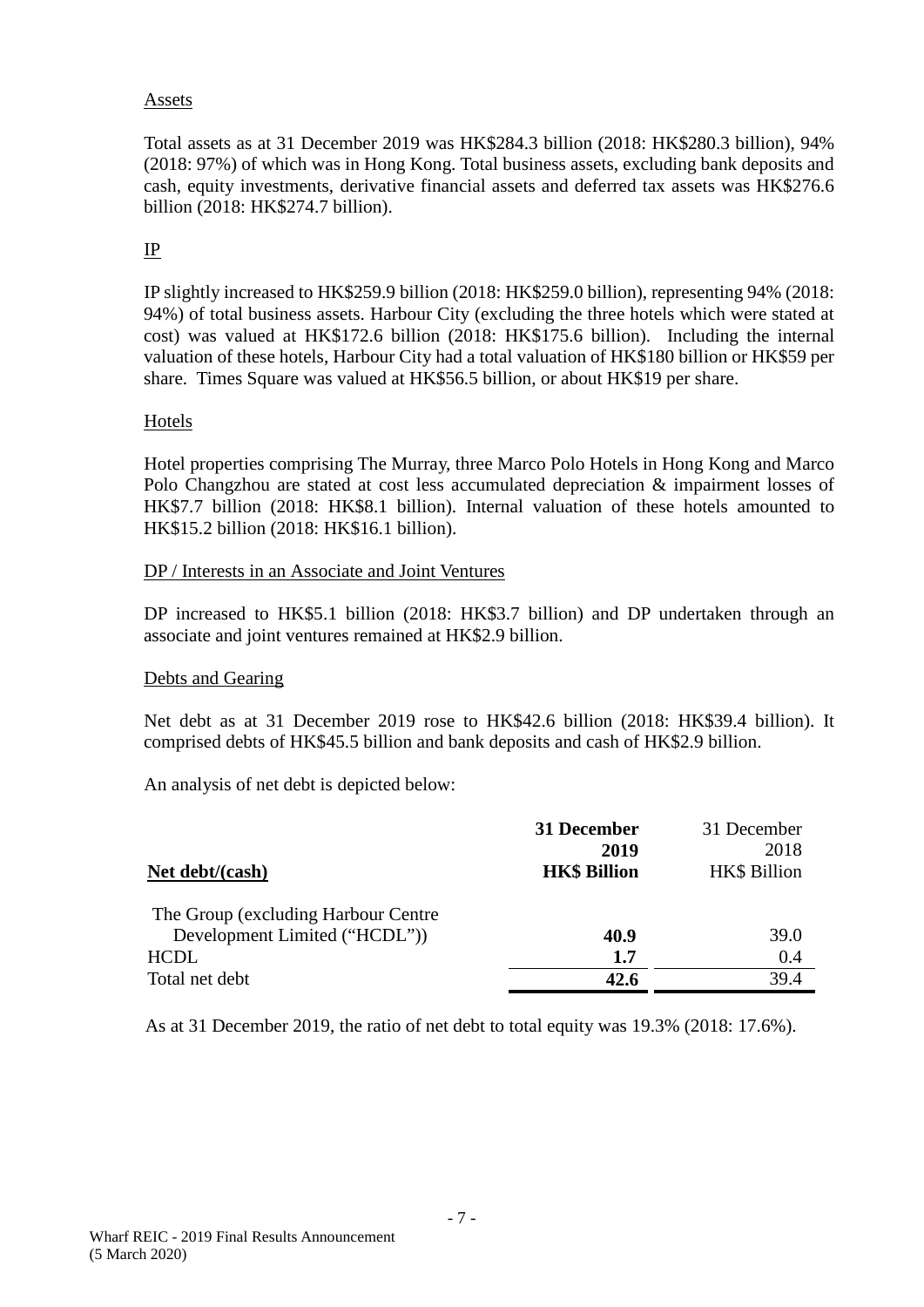#### Finance and Availability of Facilities

Total available loan facilities as at 31 December 2019 amounted to HK\$49.4 billion, of which HK\$45.5 billion was utilised. The breakdown is depicted below:

|                                           | 31 December 2019                                                     |                                                               |                                                             |
|-------------------------------------------|----------------------------------------------------------------------|---------------------------------------------------------------|-------------------------------------------------------------|
|                                           | <b>Available</b><br><b>Facility</b><br><b>HK\$</b><br><b>Billion</b> | <b>Total</b><br><b>Drawn</b><br><b>HK\$</b><br><b>Billion</b> | <b>Undrawn</b><br><b>Facility</b><br>HK\$<br><b>Billion</b> |
| Committed and uncommitted bank facilities |                                                                      |                                                               |                                                             |
| The Group (excluding HCDL)                | 44.4                                                                 | 41.9                                                          | 2.5                                                         |
| <b>HCDL</b>                               | 5.0                                                                  | 3.6                                                           | 1.4                                                         |
|                                           | 49.4                                                                 | 45.5                                                          | 3.9                                                         |

Certain banking facilities were secured by mortgage over the Group's IP under development and DP for sales carried at HK\$5.7 billion (2018: HK\$4.4 billion).

The debt portfolio was primarily denominated in Hong Kong dollars ("HKD"). The respective funds available were mainly utlilised to finance the Group's IP and remaining DP investments.

The Group continued to adhere to a high level of financial discipline with a strong financial position. Ample surplus cash and undrawn committed facilities were available to facilitate business and investment activities. In addition, the Group also maintained a portfolio of liquid equity investments with an aggregate market value of HK\$4.1 billion (2018: HK\$2.4 billion), which is available for use if necessary.

#### Cash Flows for the Group's Operating and Investing Activities

For the year under review, the Group recorded net cash inflows (before changes in working capital) of HK\$12.8 billion (2018: HK\$12.9 billion) principally comprising rental income. Changes in working capital increased the net cash inflow from operating activities to HK\$12.0 billion (2018: HK\$9.5 billion), primarily attributable to sale proceeds from Suzhou IFS and deferral of Hong Kong Profit Tax payment. For investing activities, the Group recorded a net cash outflow of HK\$8.1 billion (2018: HK\$0.2 billion) mainly attributable to acquisition of Wheelock Place and Scotts Square in Singapore and equity investments.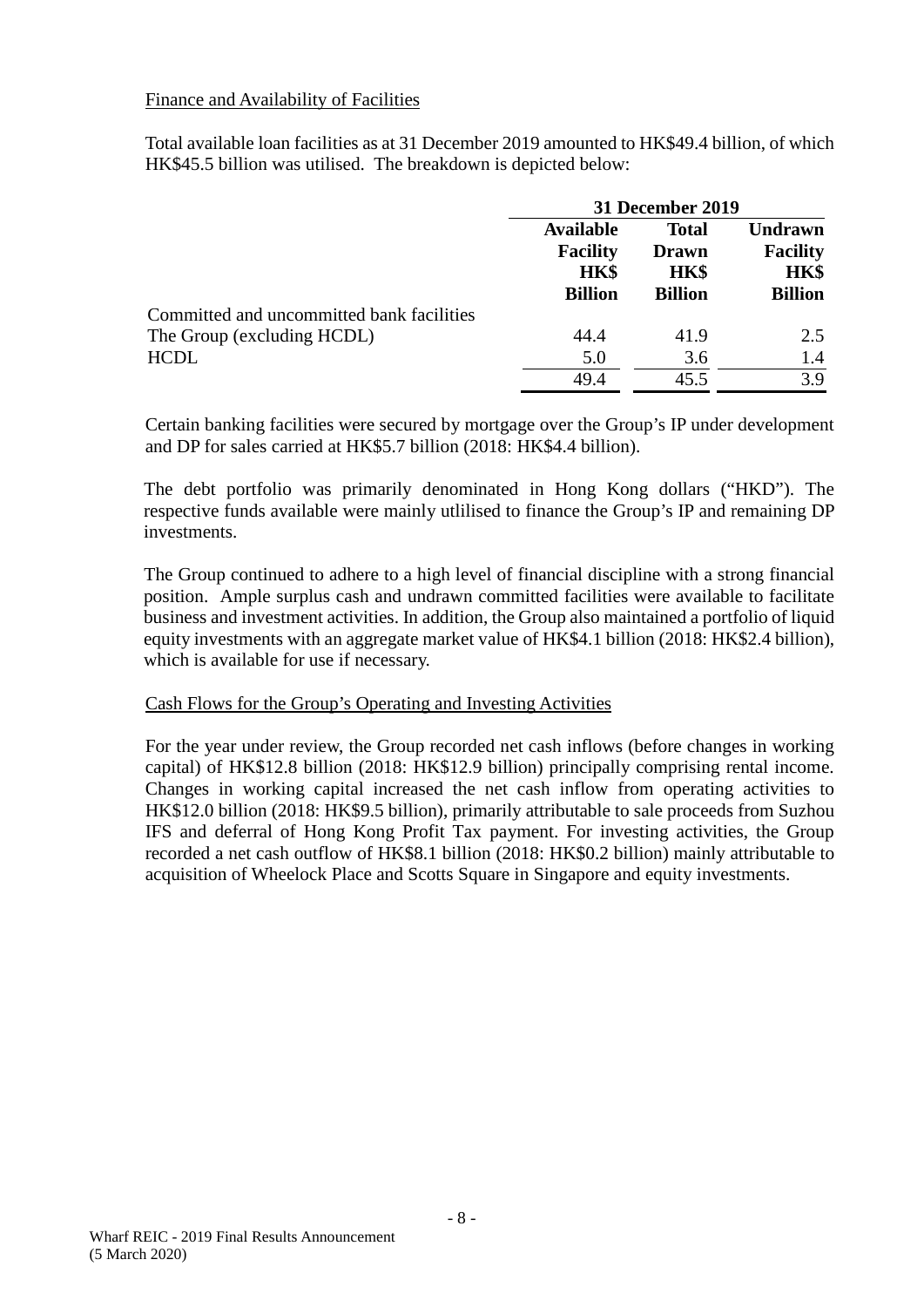#### Capital Commitments

As at 31 December 2019, major expenditures to be incurred in the coming years were estimated at HK\$5.7 billion, of which HK\$1.2 billion was committed. A breakdown (by segment) is as follows:

|                         | As at 31 December 2019                  |                                           |                                     |  |  |
|-------------------------|-----------------------------------------|-------------------------------------------|-------------------------------------|--|--|
|                         | <b>Committed</b><br><b>HK\$ Million</b> | <b>Uncommitted</b><br><b>HK\$ Million</b> | <b>Total</b><br><b>HK\$ Million</b> |  |  |
| <b>Properties</b>       |                                         |                                           |                                     |  |  |
| $_{\rm IP}$             |                                         |                                           |                                     |  |  |
| Hong Kong               | 125                                     | 871                                       | 996                                 |  |  |
| Mainland China          | 82                                      | 152                                       | 234                                 |  |  |
| Singapore               | $\overline{2}$                          |                                           | 2                                   |  |  |
|                         | 209                                     | 1,023                                     | 1,232                               |  |  |
| <b>DP</b>               |                                         |                                           |                                     |  |  |
| Mainland China          | 968                                     | 3,371                                     | 4,339                               |  |  |
| <b>Properties total</b> |                                         |                                           |                                     |  |  |
| Hong Kong               | 125                                     | 871                                       | 996                                 |  |  |
| Mainland China          | 1,050                                   | 3,523                                     | 4,573                               |  |  |
| Singapore               | $\overline{2}$                          |                                           | 2                                   |  |  |
|                         | 1,177                                   | 4,394                                     | 5,571                               |  |  |
| <b>Hotels</b>           |                                         |                                           |                                     |  |  |
| Hong Kong               | 11                                      | 5                                         | 16                                  |  |  |
| Mainland China          |                                         | 104                                       | 104                                 |  |  |
|                         | 11                                      | 109                                       | 120                                 |  |  |
| <b>Group total</b>      | 1,188                                   | 4,503                                     | 5,691                               |  |  |

These expenditures will be funded by internal financial resources including surplus cash, cash flows from operations, as well as bank loans and other borrowings. Other available resources include monetisation of equity investments.

Included in the above are HCDL's expenditures totalling HK\$4.7 billion, which will be funded by its own financial resources.

#### **(III) Human Resources**

The Group had approximately 2,800 employees as at 31 December 2019. Employees are remunerated according to their job responsibilities and market pay trend with a discretionary annual performance bonus as variable pay for rewarding individual performance and contributions to the Group's achievement and results.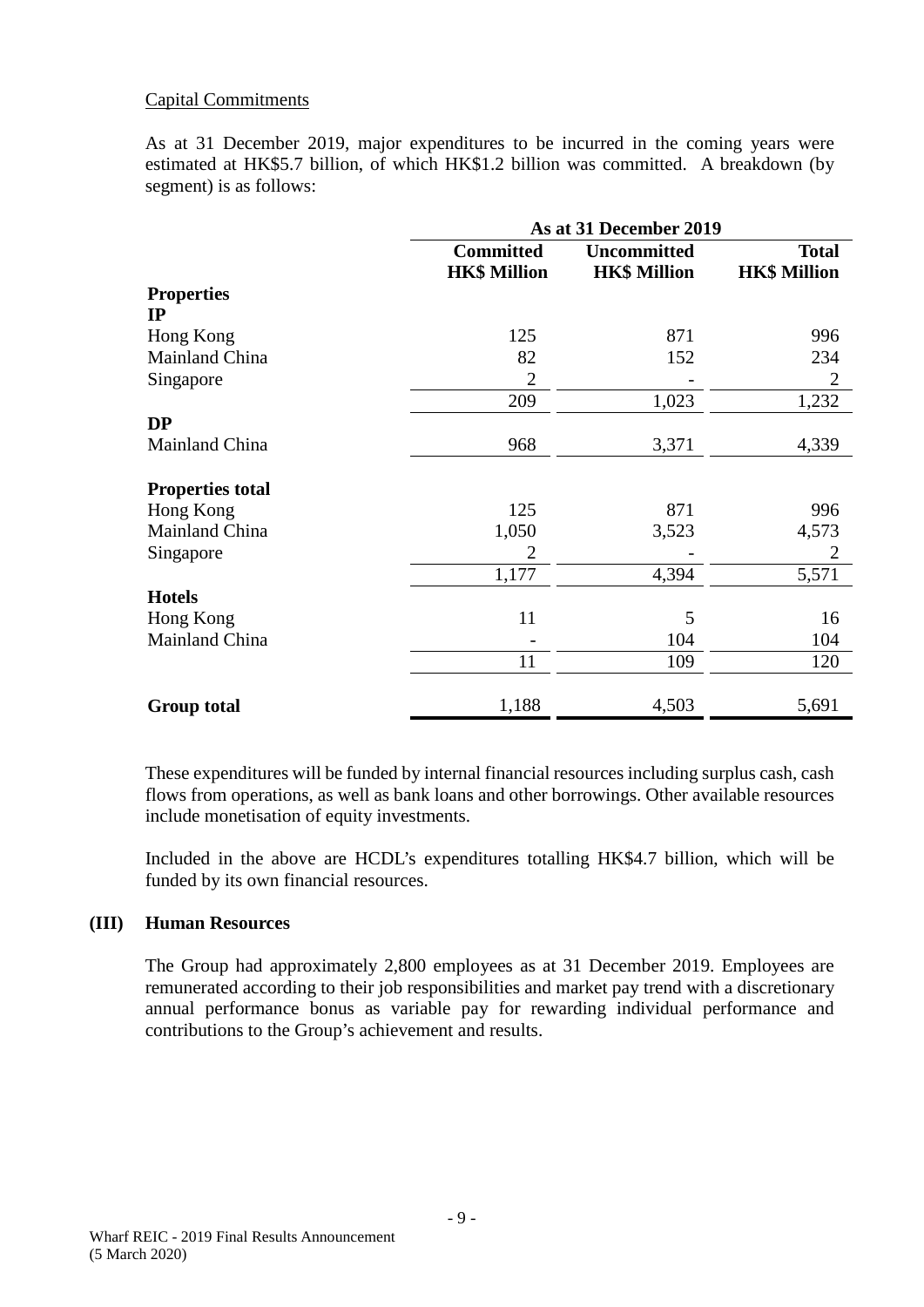# **CONSOLIDATED STATEMENT OF PROFIT OR LOSS For the year ended 31 December 2019**

|                                                                         |                | 2019                | 2018                |
|-------------------------------------------------------------------------|----------------|---------------------|---------------------|
|                                                                         | <b>Note</b>    | <b>HK\$ Million</b> | <b>HK\$ Million</b> |
| <b>Revenue</b>                                                          | $\overline{2}$ | 16,043              | 16,481              |
| Direct costs and operating expenses                                     |                | (2, 431)            | (2,885)             |
| Selling and marketing expenses                                          |                | (326)               | (389)               |
| Administrative and corporate expenses                                   |                | (285)               | (191)               |
| Operating profit before depreciation,<br>amortisation, interest and tax |                | 13,001              | 13,016              |
| Depreciation and amortisation                                           |                | (290)               | (292)               |
| <b>Operating profit</b>                                                 | 2 & 3          | 12,711              | 12,724              |
| (Decrease)/increase in fair value of investment<br>properties           |                | (5,788)             | 8,065               |
| Other net (charge)/income                                               |                | (40)                | 46                  |
|                                                                         |                | 6,883               | 20,835              |
| Finance costs                                                           | $\overline{4}$ | (1,007)             | (815)               |
| Share of results after tax of:                                          |                |                     |                     |
| - An associate                                                          |                | 76                  | 111                 |
| - Joint ventures                                                        |                |                     | 122                 |
| Profit before taxation                                                  |                | 5,952               | 20,253              |
| Income tax                                                              | 5              | (1,961)             | (1,994)             |
| Profit for the year                                                     |                | 3,991               | 18,259              |
| <b>Profit attributable to:</b>                                          |                |                     |                     |
| Shareholders of the Company                                             |                | 3,928               | 18,027              |
| Non-controlling interests                                               |                | 63                  | 232                 |
|                                                                         |                | 3,991               | 18,259              |
| <b>Earnings per share</b><br>Basic and diluted                          | 6              | <b>HK\$1.29</b>     | HK\$5.94            |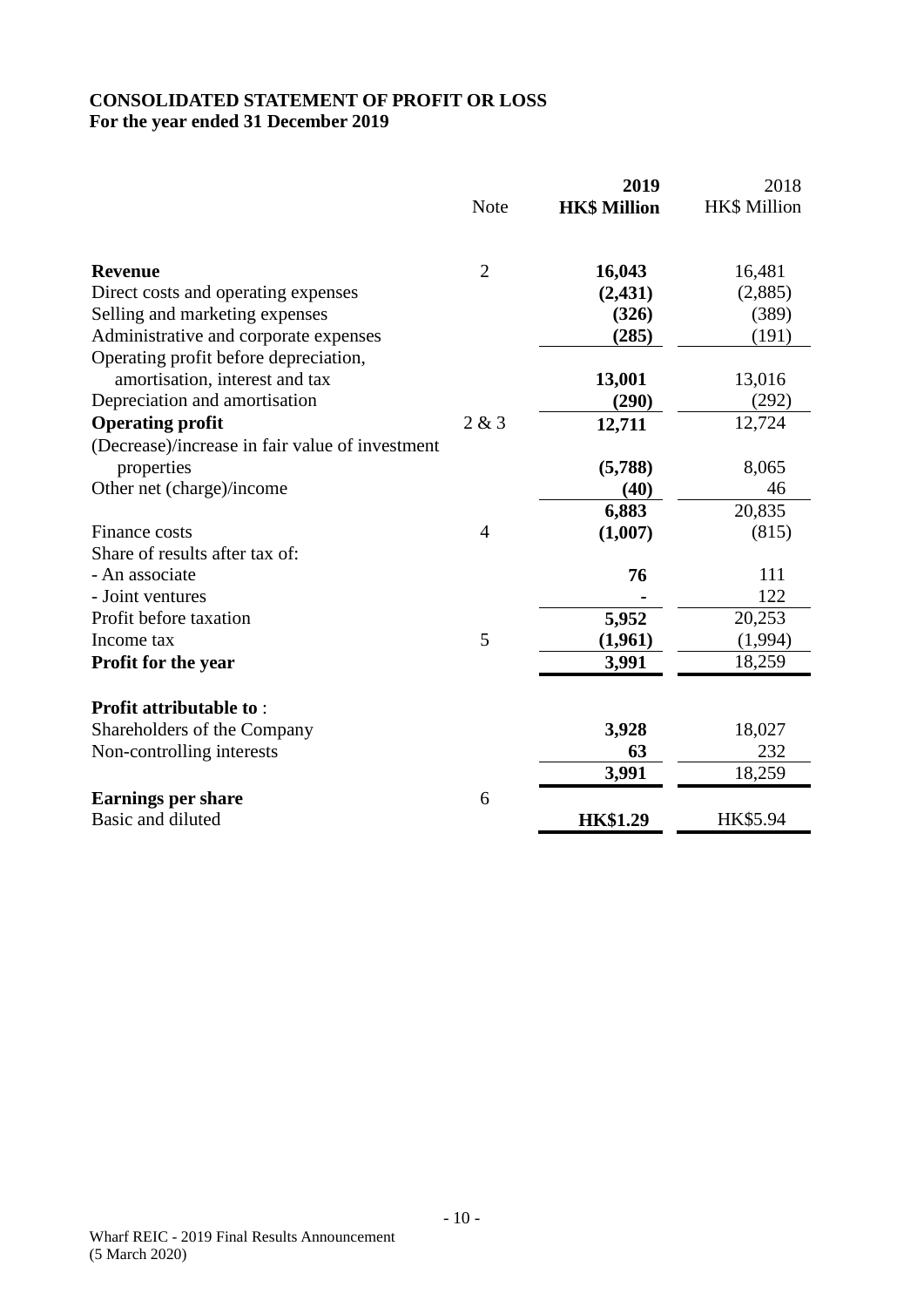# **CONSOLIDATED STATEMENT OF COMPREHENSIVE INCOME For the year ended 31 December 2019**

|                                                                                                                                                                                                     | 2019<br><b>HK\$ Million</b> | 2018<br>HK\$ Million |
|-----------------------------------------------------------------------------------------------------------------------------------------------------------------------------------------------------|-----------------------------|----------------------|
| <b>Profit for the year</b>                                                                                                                                                                          | 3,991                       | 18,259               |
| Other comprehensive income<br>Item that will not be reclassified to profit or loss:<br>Fair value changes on equity investments at fair value<br>through other comprehensive income (non-recycling) | 10                          | (312)                |
| Items that may be reclassified subsequently to profit or<br>loss:<br>Exchange difference on translation of operations outside                                                                       |                             |                      |
| Hong Kong<br>subsidiaries                                                                                                                                                                           | (75)                        | (227)                |
| Share of reserves of an associate and joint ventures                                                                                                                                                | (24)                        | (153)                |
| Others                                                                                                                                                                                              | 9                           | (4)                  |
| Other comprehensive income for the year                                                                                                                                                             | (80)                        | (696)                |
| Total comprehensive income for the year                                                                                                                                                             | 3,911                       | 17,563               |
| Total comprehensive income attributable to:                                                                                                                                                         |                             |                      |
| Shareholders of the Company<br>Non-controlling interests                                                                                                                                            | 3,895<br>16                 | 17,551<br>12         |
|                                                                                                                                                                                                     | 3,911                       | 17,563               |
|                                                                                                                                                                                                     |                             |                      |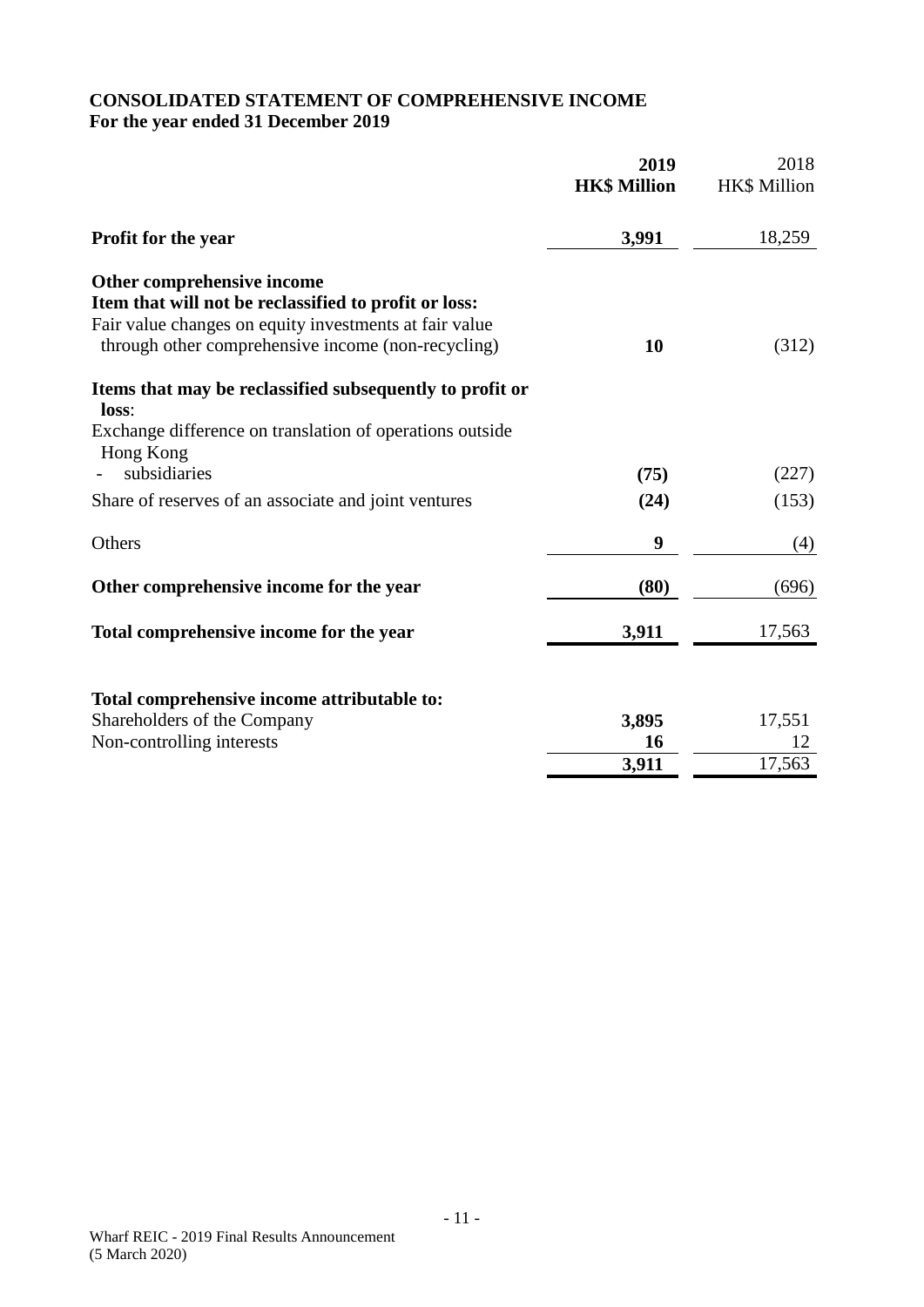# **CONSOLIDATED STATEMENT OF FINANCIAL POSITION As at 31 December 2019**

|                                                        |       | 31 December         | 31 December  |
|--------------------------------------------------------|-------|---------------------|--------------|
|                                                        |       | 2019                | 2018         |
|                                                        | Note  | <b>HK\$ Million</b> | HK\$ Million |
| <b>Non-current assets</b>                              |       |                     |              |
| Investment properties                                  |       | 259,873             | 258,984      |
| Hotel and club properties, plant and equipment         |       | 7,928               | 8,277        |
| Interest in an associate                               |       | 1,249               | 1,294        |
| Interest in joint ventures                             |       | 1,604               | 1,601        |
| Equity investments                                     |       | 4,065               | 2,396        |
| Deferred tax assets                                    |       | 374                 | 336          |
| Derivative financial assets                            |       | 238                 | 60           |
| Other non-current assets                               |       | 57                  | 51           |
|                                                        |       | 275,388             | 272,999      |
| <b>Current assets</b>                                  |       |                     |              |
| Properties for sale                                    |       | 5,123               | 3,726        |
| Inventories                                            |       | 16                  | 13           |
| Trade and other receivables                            | $8\,$ | 885                 | 873          |
| Prepaid tax                                            |       | 22                  | 70           |
| Bank deposits and cash                                 |       | 2,907               | 2,675        |
|                                                        |       | 8,953               | 7,357        |
|                                                        |       |                     |              |
| <b>Total assets</b>                                    |       | 284,341             | 280,356      |
|                                                        |       |                     |              |
| <b>Non-current liabilities</b>                         |       |                     |              |
| Derivative financial liabilities                       |       | (20)                | (41)         |
| Deferred tax liabilities                               |       | (2,403)             | (2,278)      |
| Other deferred liabilities                             |       | (333)               | (331)        |
| Bank loans and other borrowings                        |       | (33,236)            | (39, 027)    |
|                                                        |       | (35,992)            | (41, 677)    |
| <b>Current liabilities</b>                             |       |                     |              |
| Trade and other payables                               | 9     | (8,384)             | (8,351)      |
| Pre-sale deposits and proceeds                         |       | (3,172)             | (660)        |
| Derivative financial liabilities                       |       |                     | (105)        |
| Taxation payable                                       |       | (3,079)             | (2,161)      |
| Bank loans and other borrowings                        |       | (12,300)            | (3,070)      |
|                                                        |       | (26,935)            | (14, 347)    |
|                                                        |       |                     |              |
| <b>Total liabilities</b>                               |       | (62, 927)           | (56, 024)    |
| <b>NET ASSETS</b>                                      |       | 221,414             | 224,332      |
|                                                        |       |                     |              |
| <b>Capital and reserves</b>                            |       |                     |              |
| Share capital                                          |       | 304                 | 304          |
| Reserves                                               |       | 215,860             | 218,493      |
| Equity attributable to the shareholders of the Company |       | 216,164             | 218,797      |
| <b>Non-controlling interests</b>                       |       | 5,250               | 5,535        |
|                                                        |       | 221,414             |              |
| <b>TOTAL EQUITY</b>                                    |       |                     | 224,332      |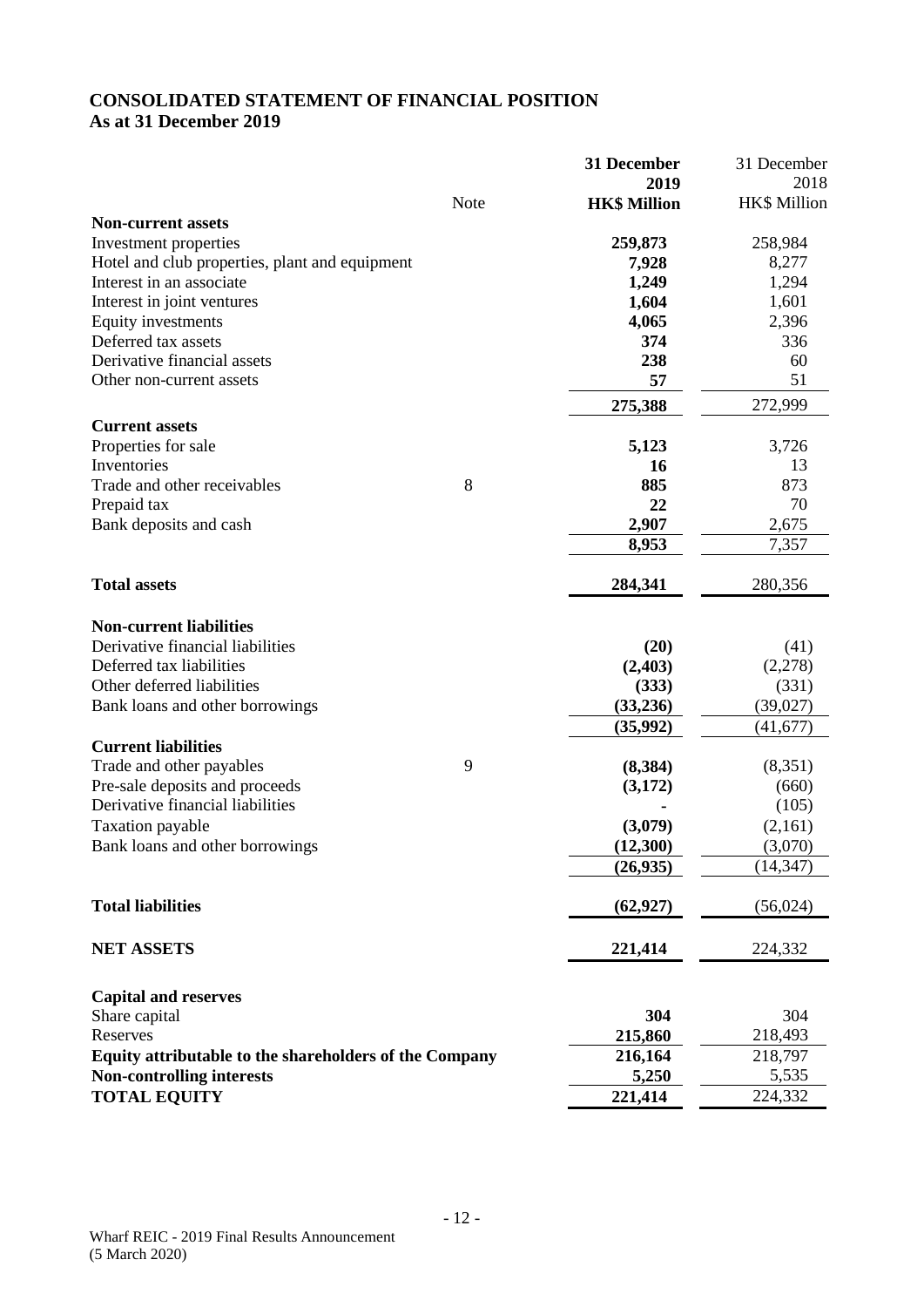## **NOTES TO THE FINANCIAL INFORMATION**

#### **1. PRINCIPAL ACCOUNTING POLICIES AND BASIS OF PREPARATION**

This financial information is extracted from the consolidated financial statements which have been prepared in accordance with all applicable Hong Kong Financial Reporting Standards ("HKFRSs"), which collective term includes all applicable individual HKFRSs, Hong Kong Accounting Standards ("HKASs") and Interpretations issued by the Hong Kong Institute of Certified Public Accountants ("HKICPA"), accounting principles generally accepted in Hong Kong and the disclosure requirements of the Hong Kong Companies Ordinance. The financial statements also comply with the applicable disclosure provisions of the Rules Governing the Listing of Securities on The Stock Exchange of Hong Kong Limited.

The accounting policies and methods of computation used in the preparation of the financial information are consistent with those used in the annual financial statements for the year ended 31 December 2018 except for the changes mentioned below.

The HKICPA has issued a new HKFRS and a number of amendments to HKFRSs that are first effective starting from the current accounting period of the Group. Of these, the following developments are relevant to the Group's consolidated financial statements:

HKFRS 16 Leases Annual Improvements to HKFRSs 2015-2017 Cycle

HK(IFRIC) 23<br>
Municipal Uncertainty over income tax treatments<br>
Long-term interests in associates or join Long-term interests in associates or joint ventures

The adoption of these developments does not have significant impact on the Group's results and financial position for the current and prior periods have been prepared or presented.

#### **HKFRS 16, Leases**

HKFRS 16 replaces HKAS 17, Leases, and the related interpretations, HK(IFRIC) 4, Determining whether an arrangement contains a lease, HK(SIC) 15, Operating leases – incentives, and HK(SIC) 27, Evaluating the substance of transactions involving the legal form of a lease. It introduces a single accounting model for lessees, which requires a lessee to recognise a right-of-use asset and a lease liability for all leases, except for leases that have a lease term of 12 months or less ("short-term leases") and leases of low-value assets. The lessor accounting requirements are brought forward from HKAS 17 substantially unchanged.

HKFRS 16 also introduces additional qualitative and quantitative disclosure requirements which aim to enable users of the financial statements to assess the effect that leases have on the financial position, financial performance and cash flows of an entity.

Given the Group does not have any material lease arrangements as a lessee (except for the leasehold land and properties which the Group is a registered owner of the ownership interests), the Group considers that there is no significant financial impact on the Group's results (including segment results), financial position and cash flows.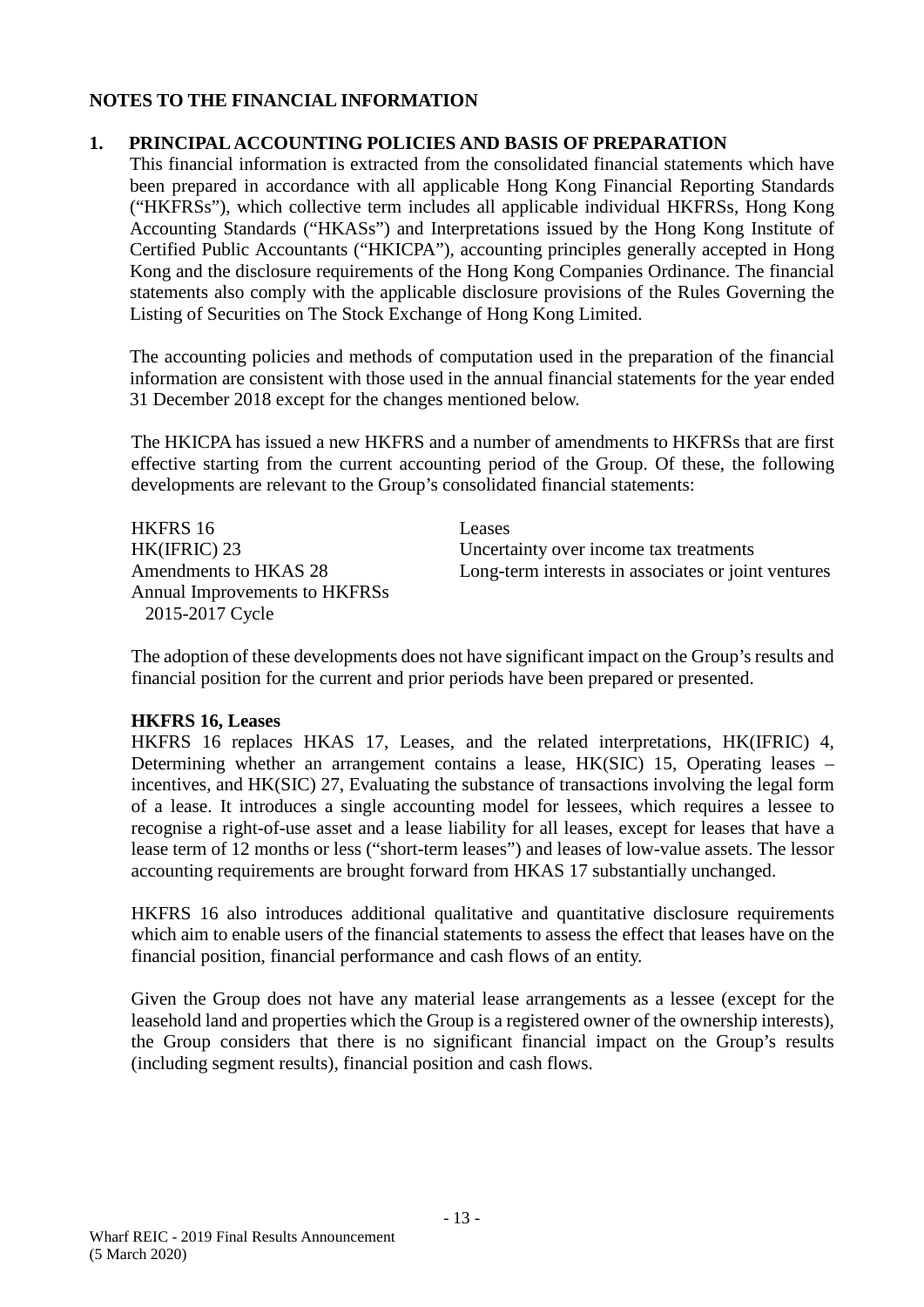Further details of the nature and effect of the changes to previous accounting policies of the Group upon the adoption of HKFRS 16 are set out below:

a. New definition of a lease

The change in the definition of a lease mainly relates to the concept of control. HKFRS 16 defines a lease on the basis of whether a customer controls the use of an identified asset for a period of time, which may be determined by a defined amount of use. Control is conveyed where the customer has both the right to direct the use of the identified asset and to obtain substantially all of the economic benefits from that use.

The change in the definition of a lease does not have any material impact on the Group's lease arrangements.

#### b. Leasehold investment property

Under HKFRS 16, the Group is required to account for all leasehold properties as investment properties when these properties are held to earn rental income and/or for capital appreciation ("leasehold investment properties"). The adoption of HKFRS 16 does not have a significant impact on the Group's consolidated financial statements as the Group previously elected to apply HKAS 40, Investment properties, to account for all of its leasehold properties that were held for investment purposes as at 31 December 2018. Consequentially, these leasehold investment properties continue to be carried at fair value.

The Group has not applied any new standard or interpretation that is not yet effective for the current accounting period.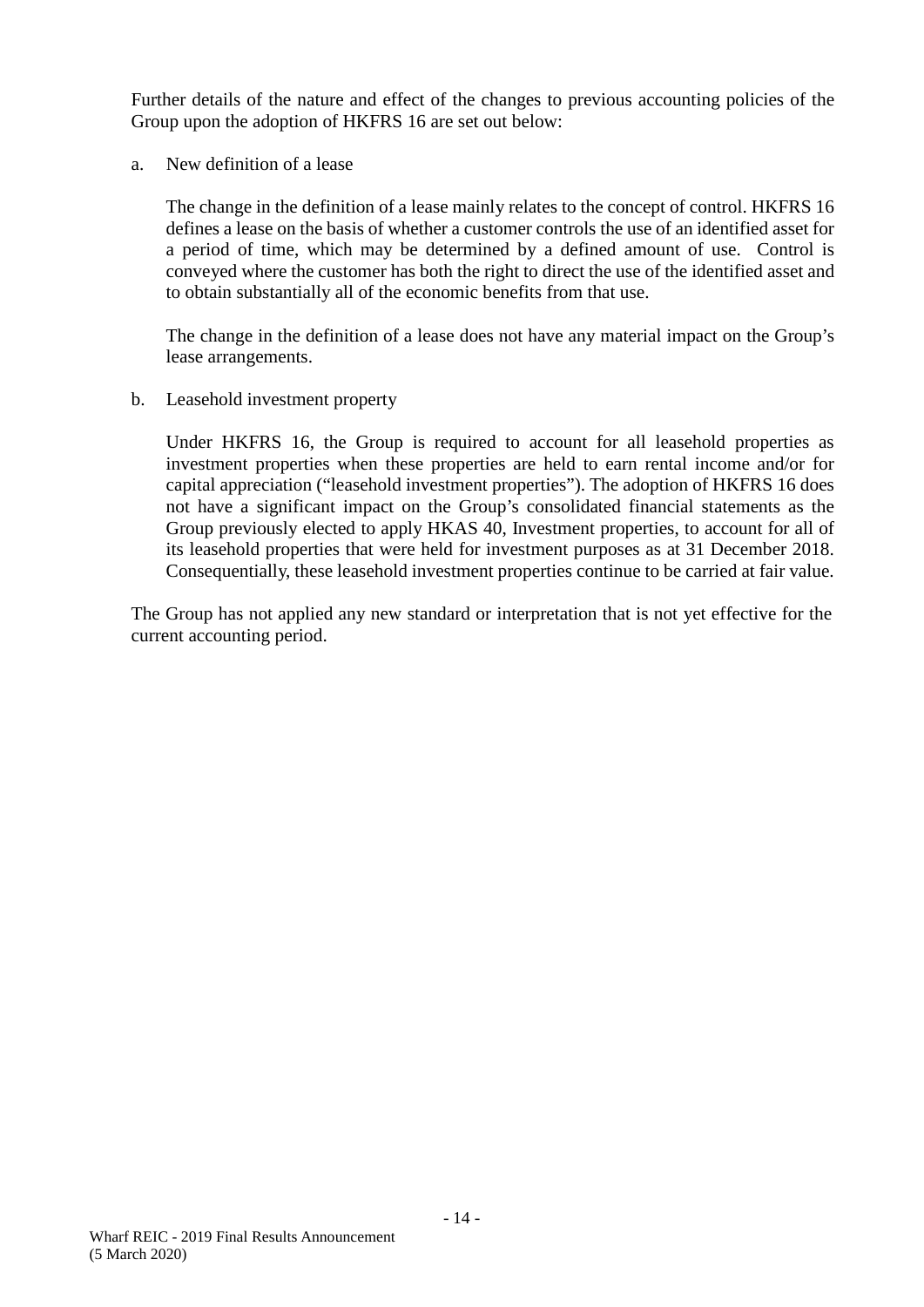The Group manages its diversified businesses according to the nature of services and products provided. Management has determined three reportable operating segments for measuring performance and allocating resources. The segments are investment property, development property and hotel. No operating segments have been aggregated to form the reportable segments.

Investment property segment primarily includes property leasing operations. Currently, the Group's investment properties portfolio, which mainly consists of retail, office and serviced apartments, is primarily located in Hong Kong.

Development property segment encompasses activities relating to the acquisition, development, design, construction, sales and marketing of the Group's trading properties in Mainland China.

Hotel segment includes hotel operations in Hong Kong and Mainland China.

Management evaluates performance primarily based on operating profit as well as the equity share of results of an associate and joint ventures of each segment. Inter-segment pricing is generally determined on an arm's length basis.

Segment business assets principally comprise all tangible assets and current assets directly attributable to each segment with the exception of bank deposits and cash, equity investments, derivative financial assets and deferred tax assets.

Revenue and expenses are allocated with reference to sales generated by those segments and expenses incurred by those segments or which arise from the depreciation of assets attributable to those segments.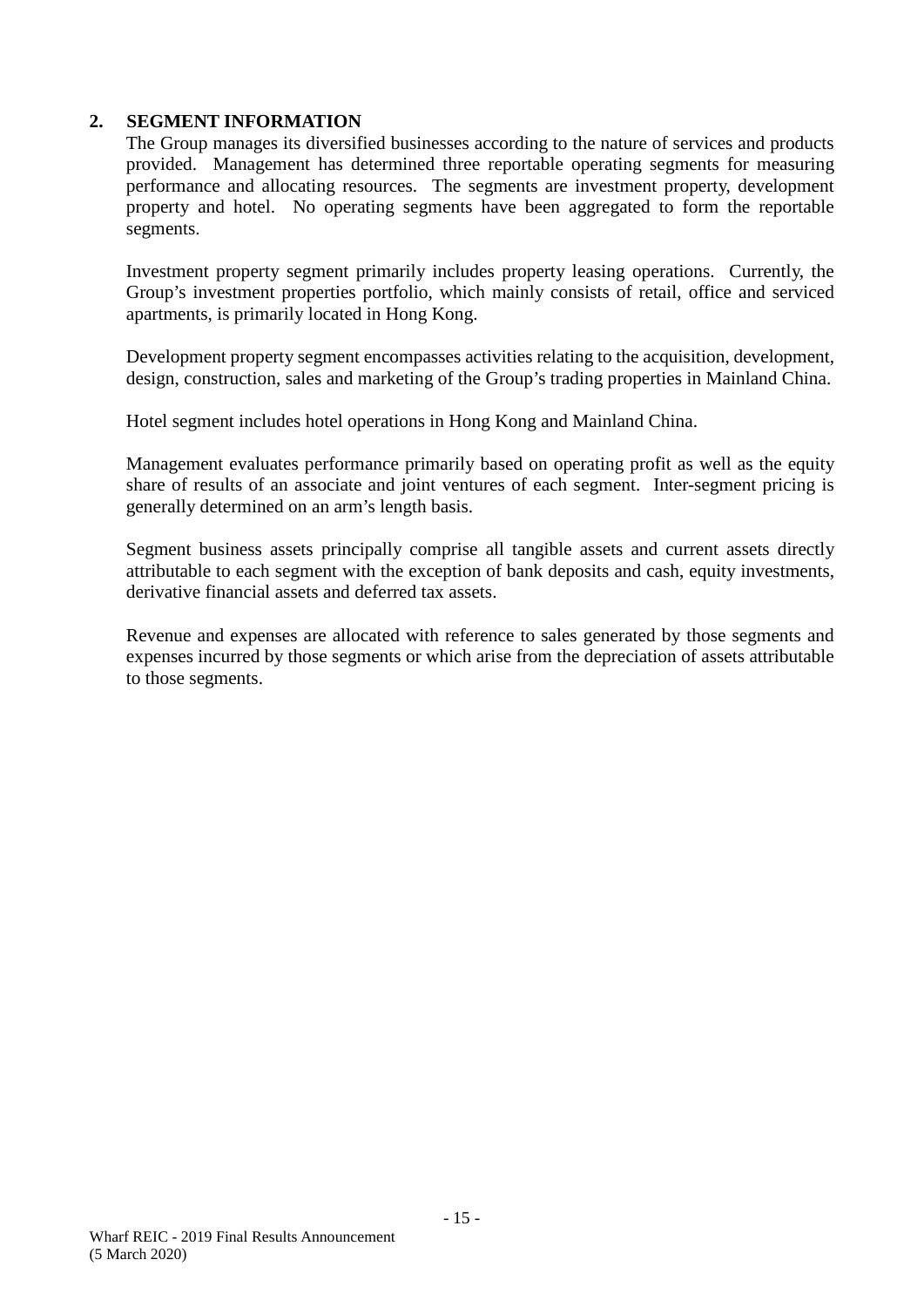# **a. Analysis of segment revenue and results**

|                       | <b>Revenue</b>         | <b>Operating</b><br>profit | (Decrease)/<br><b>Increase in</b><br>fair value of<br>investment<br>properties | Other net<br>(charge)<br>income | <b>Finance</b><br>costs | <b>Share of</b><br>results<br>after tax<br>of an<br>associate | <b>Share of</b><br>results<br>after tax<br>of joint<br>ventures | Profit<br>before<br>taxation |
|-----------------------|------------------------|----------------------------|--------------------------------------------------------------------------------|---------------------------------|-------------------------|---------------------------------------------------------------|-----------------------------------------------------------------|------------------------------|
|                       | HK\$<br><b>Million</b> | HK\$<br><b>Million</b>     | HK\$<br><b>Million</b>                                                         | HK\$<br><b>Million</b>          | HK\$<br><b>Million</b>  | HK\$<br><b>Million</b>                                        | HK\$<br><b>Million</b>                                          | HK\$<br><b>Million</b>       |
|                       |                        |                            |                                                                                |                                 |                         |                                                               |                                                                 |                              |
| For the year 2019     |                        |                            |                                                                                |                                 |                         |                                                               |                                                                 |                              |
| Investment property   | 14,279                 | 12,501                     | (5,788)                                                                        |                                 | (952)                   |                                                               |                                                                 | 5,761                        |
| Development property  | 38                     | 131                        |                                                                                |                                 |                         | 76                                                            |                                                                 | 207                          |
| Hotel                 | 1,507                  | 61                         |                                                                                | (157)                           | (46)                    |                                                               |                                                                 | (142)                        |
| Inter-segment revenue | (70)                   |                            |                                                                                |                                 |                         | $\blacksquare$                                                | ۰                                                               |                              |
| Segment total         | 15,754                 | 12,693                     | (5,788)                                                                        | (157)                           | (998)                   | 76                                                            | ۰                                                               | 5,826                        |
| Investment and others | 289                    | 144                        |                                                                                | 117                             | (9)                     |                                                               |                                                                 | 252                          |
| Corporate expenses    |                        | (126)                      |                                                                                |                                 |                         |                                                               |                                                                 | (126)                        |
| Group total           | 16,043                 | 12,711                     | (5,788)                                                                        | (40)                            | (1,007)                 | 76                                                            | ٠                                                               | 5,952                        |
| For the year 2018     |                        |                            |                                                                                |                                 |                         |                                                               |                                                                 |                              |
| Investment property   | 14,304                 | 12,545                     | 8,065                                                                          |                                 | (774)                   |                                                               |                                                                 | 19,836                       |
| Development property  | 89                     | (60)                       |                                                                                | 21                              | (2)                     | 111                                                           | 122                                                             | 192                          |
| Hotel                 | 1,821                  | 255                        |                                                                                | ۰                               | (39)                    | $\overline{\phantom{m}}$                                      | ۰                                                               | 216                          |
| Segment total         | 16,214                 | 12,740                     | 8,065                                                                          | 21                              | (815)                   | 111                                                           | 122                                                             | 20,244                       |
| Investment and others | 267                    | 123                        |                                                                                | 25                              |                         |                                                               |                                                                 | 148                          |
| Corporate expenses    |                        | (139)                      |                                                                                |                                 |                         |                                                               |                                                                 | (139)                        |
| Group total           | 16,481                 | 12,724                     | 8,065                                                                          | 46                              | (815)                   | 111                                                           | 122                                                             | 20,253                       |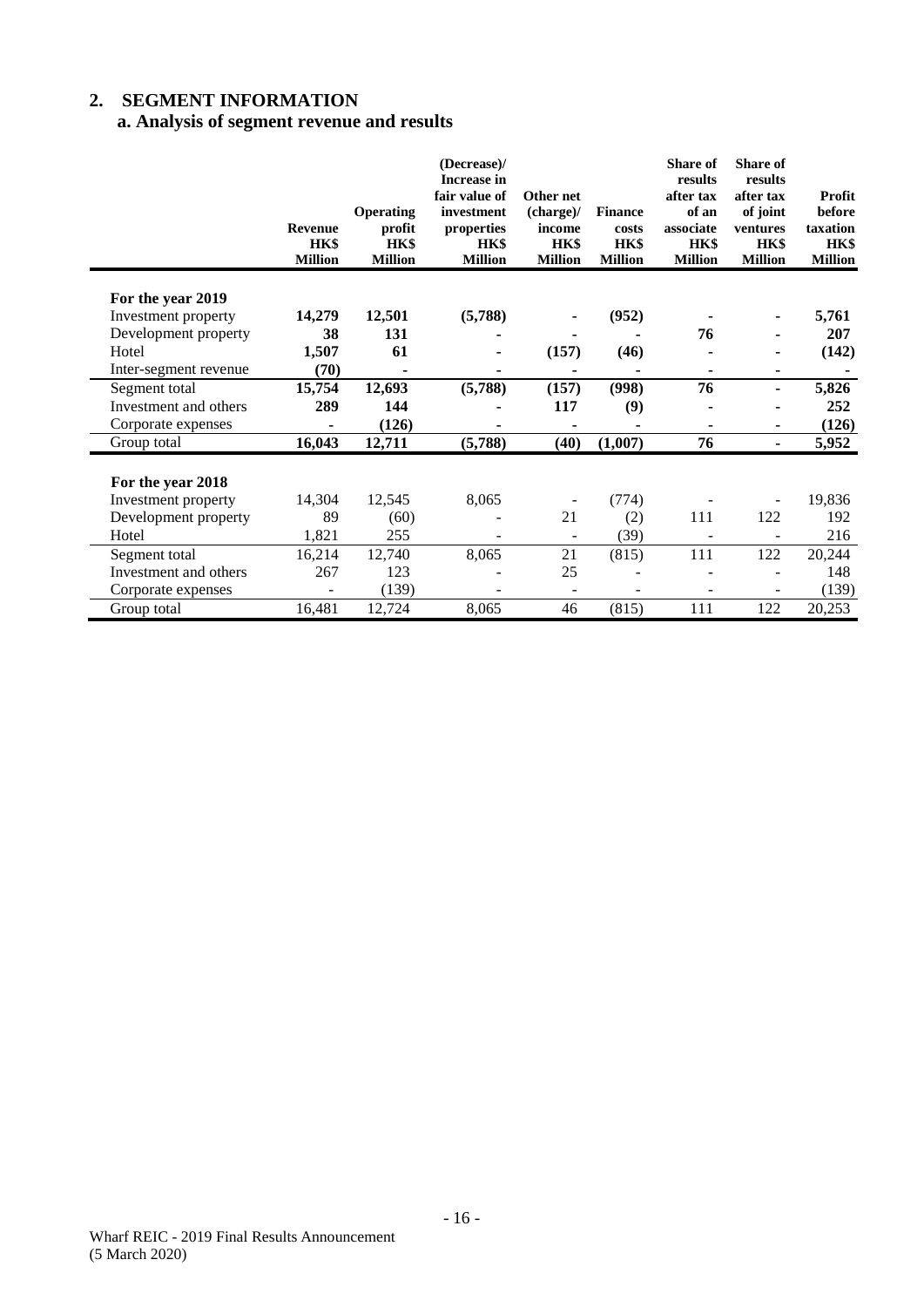# **b. Disaggregation of revenue**

|                                           | 2019                | 2018         |
|-------------------------------------------|---------------------|--------------|
|                                           | <b>HK\$ Million</b> | HK\$ Million |
| <b>Revenue recognised under HKFRS 15</b>  |                     |              |
| Management and services income            | 1,161               | 1,164        |
| Other rental related income               | 306                 | 240          |
| Revenue under investment property segment | 1,467               | 1,404        |
| Hotel and club operations                 | 1,507               | 1,821        |
| Sale of development properties            | 38                  | 89           |
|                                           | 3,012               | 3,314        |
| Revenue recognised under other accounting |                     |              |
| standards                                 |                     |              |
| Rental income                             |                     |              |
| -Fixed                                    | 11,750              | 11,619       |
| - Variable                                | 1,013               | 1,281        |
|                                           | 12,763              | 12,900       |
| Investment and others                     | 268                 | 267          |
|                                           | 13,031              | 13,167       |
|                                           |                     |              |
| Total revenue                             | 16,043              | 16,481       |

# **c. Analysis of inter-segment revenue**

|                       |                | 2019           |                |         | 2018    |         |
|-----------------------|----------------|----------------|----------------|---------|---------|---------|
|                       |                | Inter-         |                |         | Inter-  |         |
|                       | <b>Total</b>   | segment        | Group          | Total   | segment | Group   |
|                       | <b>Revenue</b> | revenue        | <b>Revenue</b> | Revenue | revenue | Revenue |
|                       | HK\$           | HK\$           | HK\$           | HK\$    | HK\$    | HK\$    |
|                       | <b>Million</b> | <b>Million</b> | <b>Million</b> | Million | Million | Million |
| Investment property   | 14,279         | (49)           | 14,230         | 14,304  | -       | 14,304  |
| Development property  | 38             |                | 38             | 89      |         | 89      |
| Hotel                 | 1,507          |                | 1,507          | 1,821   | -       | 1,821   |
| Investment and others | 289            | (21)           | 268            | 267     |         | 267     |
|                       | 16,113         | (70)           | 16,043         | 16,481  |         | 16,481  |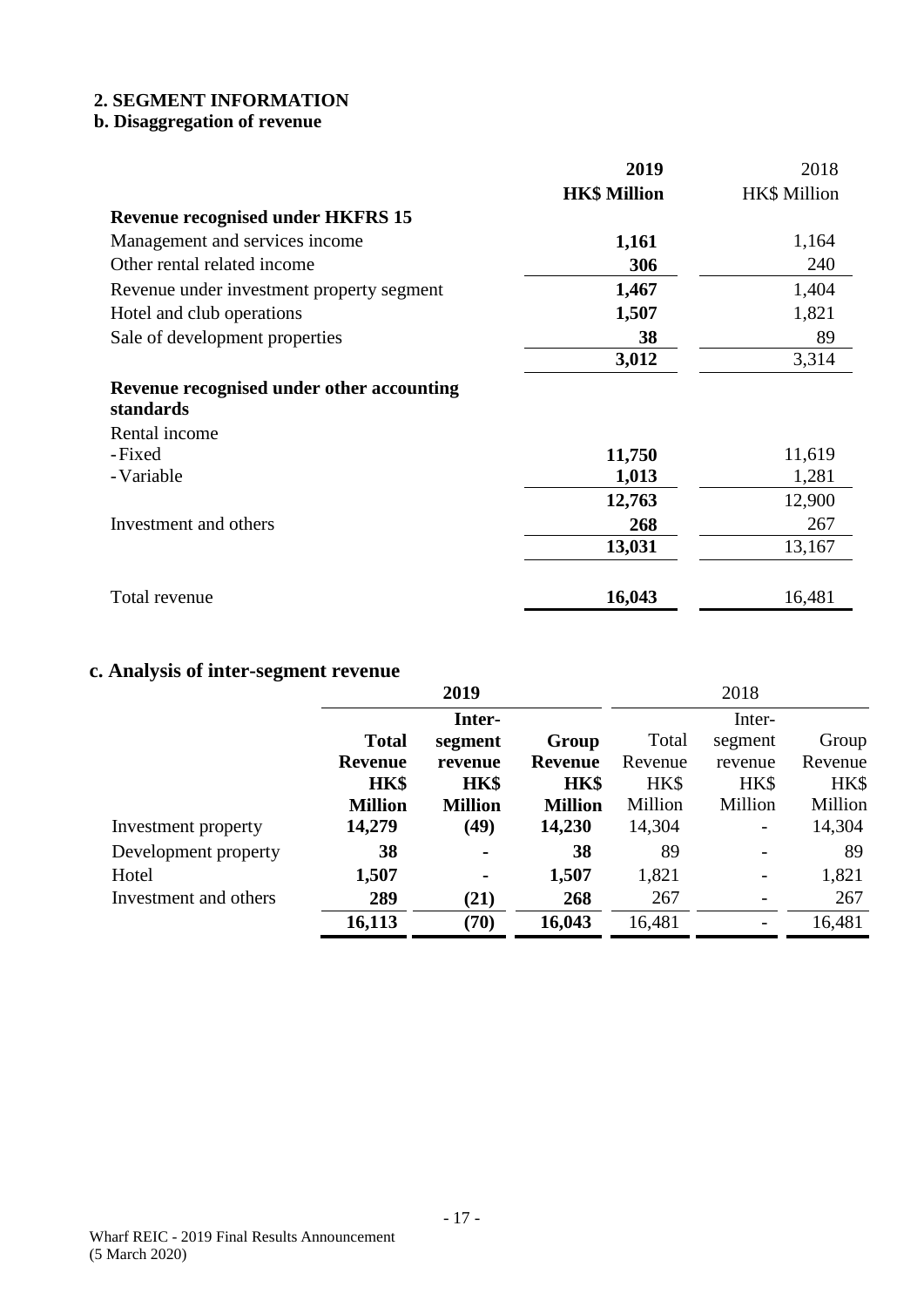#### **d. Analysis of segment business assets**

|                               | 2019                | 2018                |
|-------------------------------|---------------------|---------------------|
|                               | <b>HK\$ Million</b> | <b>HK\$</b> Million |
| Investment property           | 260,415             | 259,556             |
| Development property          | 8,192               | 6,739               |
| Hotel                         | 8,011               | 8,456               |
| Total segment business assets | 276,618             | 274,751             |
| Unallocated corporate assets  | 7,723               | 5,605               |
| Total assets                  | 284,341             | 280,356             |

Unallocated corporate assets mainly comprise equity investments, deferred tax assets, derivative financial assets and bank deposits and cash.

#### **e. Geographical information**

|                          | <b>Revenue</b>      |                                     | <b>Operating Profit</b> |                              |
|--------------------------|---------------------|-------------------------------------|-------------------------|------------------------------|
|                          | 2019                | 2018                                | 2019                    | 2018                         |
|                          | <b>HK\$ Million</b> | <b>HK\$</b> Million                 | <b>HK\$ Million</b>     | <b>HK\$</b> Million          |
| Hong Kong                | 15,836              | 16,246                              | 12,509                  | 12,776                       |
| Outside Hong Kong        | 207                 | 235                                 | 202                     | (52)                         |
| Group total              | 16,043              | 16,481                              | 12,711                  | 12,724                       |
|                          |                     | <b>Specified non-current assets</b> |                         | <b>Total business assets</b> |
|                          |                     |                                     |                         |                              |
|                          | 2019                | 2018                                | 2019                    | 2018                         |
|                          | <b>HK\$ Million</b> | <b>HK\$</b> Million                 | <b>HK\$ Million</b>     | <b>HK\$</b> Million          |
| Hong Kong                | 260,326             | 265,997                             | 260,928                 | 266,745                      |
| <b>Outside Hong Hong</b> | 10,328              | 4,159                               | 15,690                  | 8,006                        |

Specified non-current assets exclude deferred tax assets, equity investments, derivative financial assets and other non-current assets.

The geographical location of revenue and operating profit is analysed based on the location at which services are provided and in the case of equity investments, where they are listed. The geographical location of specified non-current assets and total business assets is based on the physical location of operations.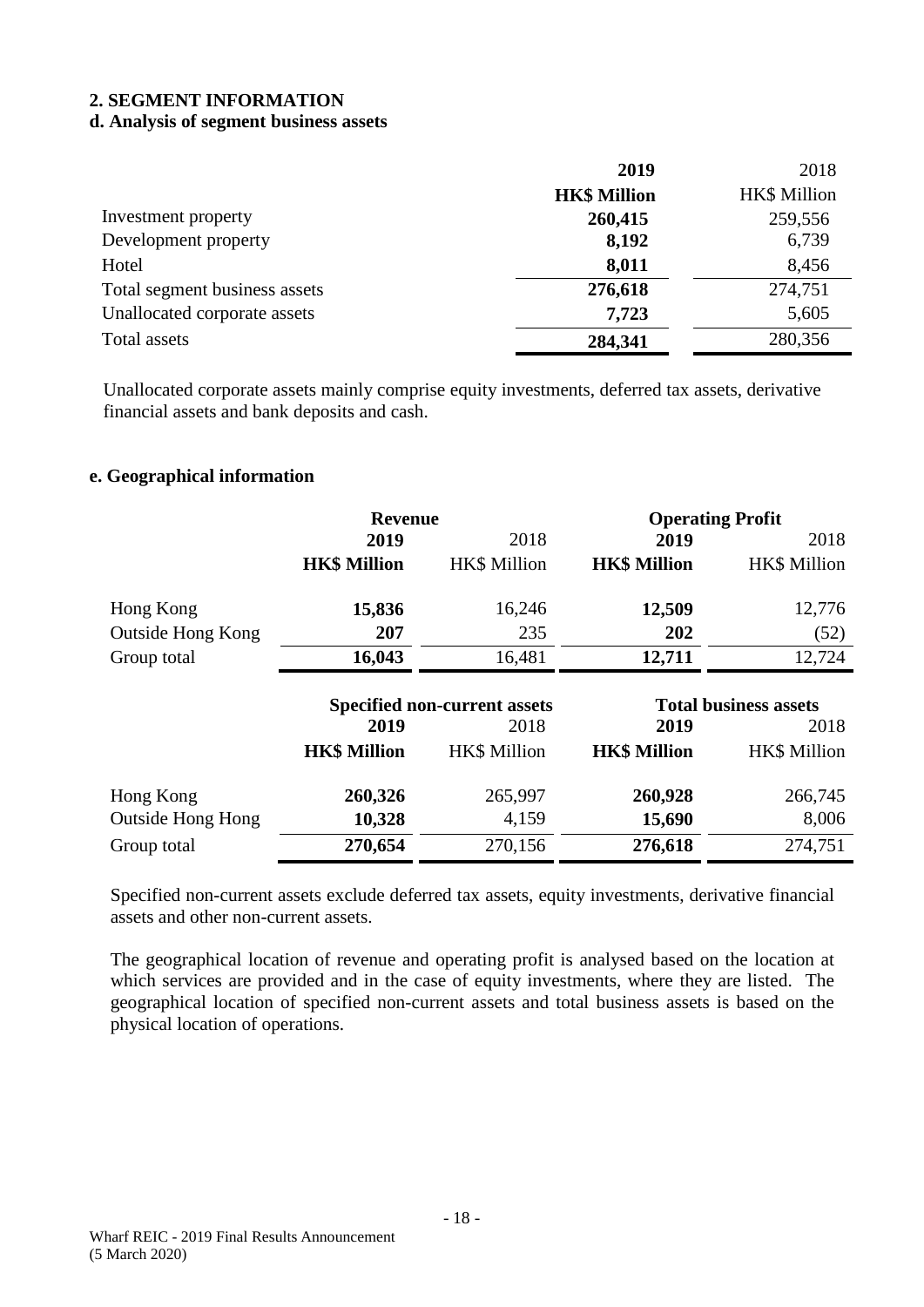# **3. OPERATING PROFIT**

# **Operating profit is arrived at:**

|                                                    | 2019                | 2018                |
|----------------------------------------------------|---------------------|---------------------|
|                                                    | <b>HK\$ Million</b> | <b>HK\$</b> Million |
| After charging/(crediting)                         |                     |                     |
| Depreciation and amortisation on                   |                     |                     |
| - hotel and club properties, plant and equipment   | 283                 | 285                 |
| - leasehold land                                   | 7                   | 7                   |
| Total depreciation and amortisation                | 290                 | 292                 |
| Staff costs (Note (i))                             | 1,006               | 1,004               |
| Auditors' remuneration                             |                     |                     |
| audit services                                     | 8                   | 8                   |
| non-audit services*                                |                     |                     |
| Cost of trading properties for recognised sales    | (134)               | 131                 |
| Gross rental revenue from investment properties    | (14,279)            | (14, 304)           |
| Direct operating expenses of investment properties | 1,696               | 1,652               |
| Interest income (Note (ii))                        | (37)                | (24)                |
| Dividend income from equity investments            | (117)               | (82)                |
| Loss on disposal of plant and equipment            |                     | 3                   |

\* Total represents amount less than HK\$1 million.

Note:

- (i) Staff costs included defined contribution pension schemes costs for the year ended 31 December 2019 of HK\$48 million (2018: HK\$50 million).
- (ii) Interest income for the year ended 31 December 2019 of HK\$37 million (2018: HK\$24 million) are generated in respect of financial assets (mainly comprising bank deposits) stated at amortised cost.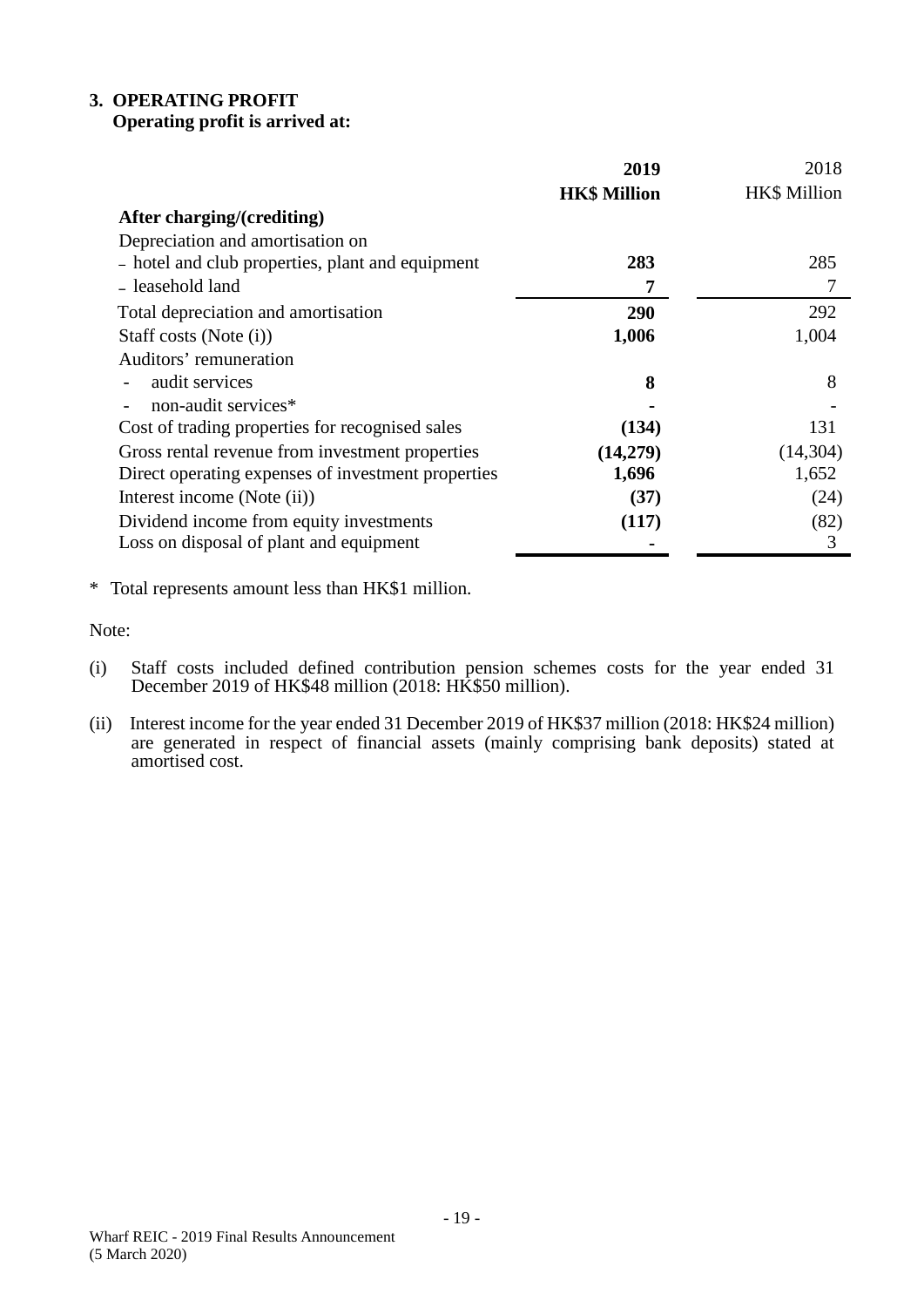# **4. FINANCE COSTS**

|                                     | 2019                | 2018         |
|-------------------------------------|---------------------|--------------|
|                                     | <b>HK\$ Million</b> | HK\$ Million |
| Interest charged on:                |                     |              |
| Bank loans and overdrafts           | 750                 | 582          |
| Other borrowings                    | 228                 | 153          |
| Total interest charge               | 978                 | 735          |
| Other finance costs                 | 61                  | 97           |
| Less: Amount capitalised            | (41)                | (17)         |
|                                     | 998                 | 815          |
| Fair value loss on other borrowings | 9                   |              |
| Total                               | 1,007               | 815          |

#### **5. INCOME TAX**

Taxation charged/(credited) to the consolidated statement of profit or loss represents:

|                                                   | 2019<br><b>HK\$ Million</b> | 2018<br><b>HK\$</b> Million |
|---------------------------------------------------|-----------------------------|-----------------------------|
| <b>Current income tax</b>                         |                             |                             |
| Hong Kong                                         |                             |                             |
| - provision for the year                          | 1,851                       | 1,904                       |
| - (over)/under-provision in respect of prior year | (9)                         | 23                          |
| <b>Outside Hong Kong</b>                          |                             |                             |
| - provision for the year                          | 102                         | 6                           |
| - over-provision in respect of prior year         |                             | (17)                        |
|                                                   | 1,944                       | 1,916                       |
|                                                   |                             |                             |
| Land appreciation tax ("LAT") in Mainland China   | 1                           | 2                           |
| Deferred tax                                      |                             |                             |
| Origination and reversal of temporary differences | 16                          | 76                          |
| Total                                             | 1,961                       | 1,994                       |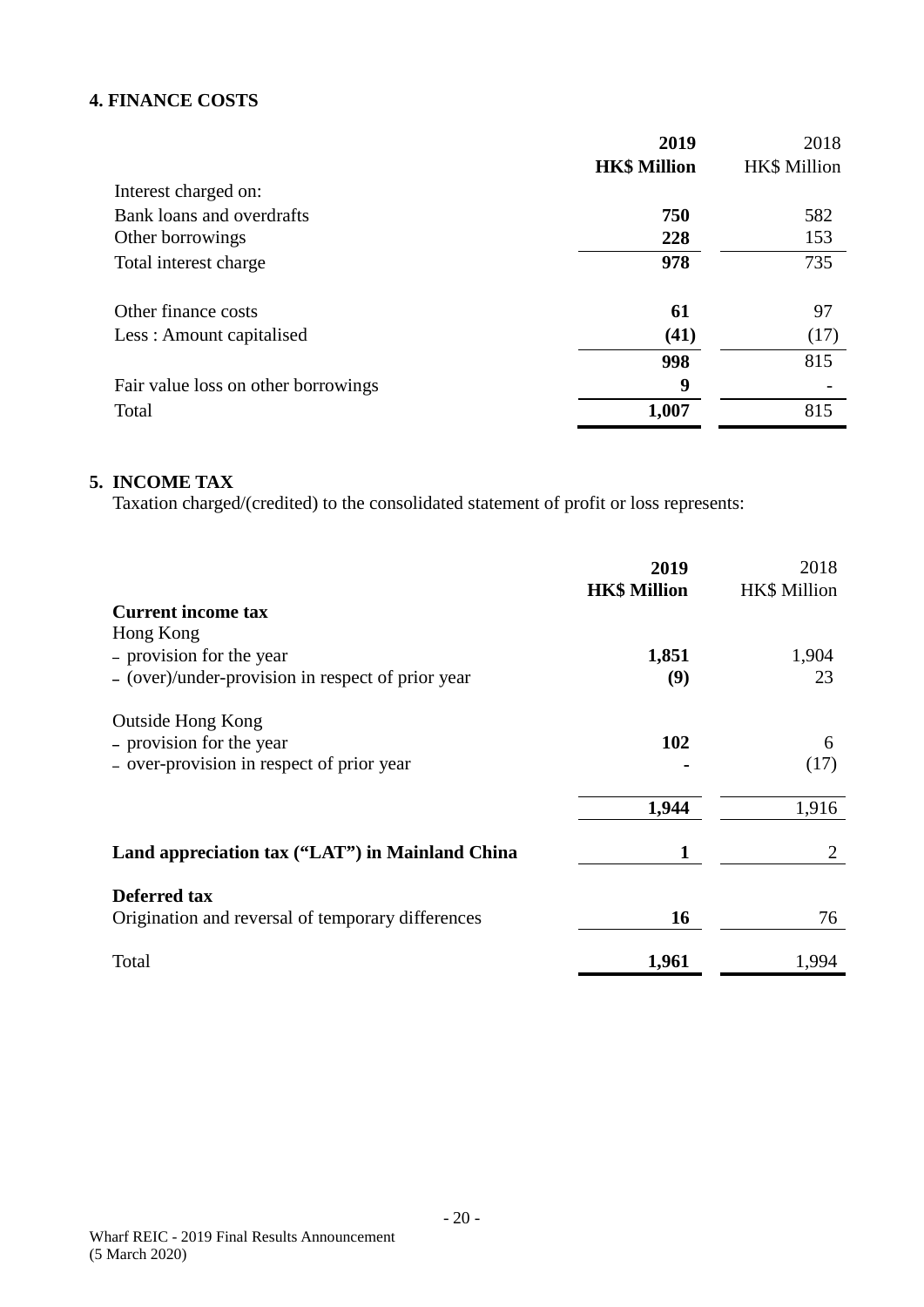- a. The provision for Hong Kong Profits Tax is based on the profit for the year as adjusted for tax purposes at a rate of 16.5% (2018: 16.5%).
- b. Income tax on assessable profits outside Hong Kong is mainly China corporate income tax calculated at a rate of 25% (2018: 25%) and China withholding income tax at a rate of up to 10% for the years ended 31 December 2019 and 2018.
- c. Under the Provisional Regulations on LAT, all gains arising from the transfer of real estate property in Mainland China are subject to LAT at progressive rates ranging from 30% to 60% on the appreciation of the land value, being the proceeds on sales of properties less deductible expenditures including cost of land use rights, borrowings costs and all property development expenditure.
- d. Tax attributable to an associate and joint ventures for the year ended 31 December 2019 are an aggregate of HK\$21 million (2018: HK\$102 million), which are included in the share of results of an associate and joint ventures.

### **6. EARNINGS PER SHARE**

The calculation of basic earnings per share is based on the profit attributable to ordinary equity shareholders for the year of HK\$3,928 million (2018: HK\$18,027 million) and 3,036 million ordinary shares in issue during the year (2018: 3,036 million ordinary shares in issue).

There are no potential dilutive ordinary shares in issue during the years ended 31 December 2019 and 2018.

### **7. DIVIDENDS ATTRIBUTABLE TO EQUITY SHAREHOLDERS**

|                                                                                    | 2019<br>HK\$<br>Per share | 2019<br>HK\$<br><b>Million</b> | 2018<br>HK\$<br>Per share | 2018<br>HK\$<br>Million |
|------------------------------------------------------------------------------------|---------------------------|--------------------------------|---------------------------|-------------------------|
| First interim dividend declared and paid<br>Second interim dividend declared after | 1.10                      | 3,340                          | 1.05                      | 3,188                   |
| the end of the reporting period<br>(Note (b))                                      | 0.93                      | 2,824                          | 1.05                      | 3,188                   |
|                                                                                    | 2.03                      | 6,164                          | 2.10                      | 6,376                   |

- (a) The second interim dividend based on 3,036 million (2018: 3,036 million) issued ordinary shares declared after the end of the reporting period has not been recognised as a liability at the end of the reporting period.
- (b) The second interim dividend of HK\$3,188 million for 2018 was approved and paid in 2019.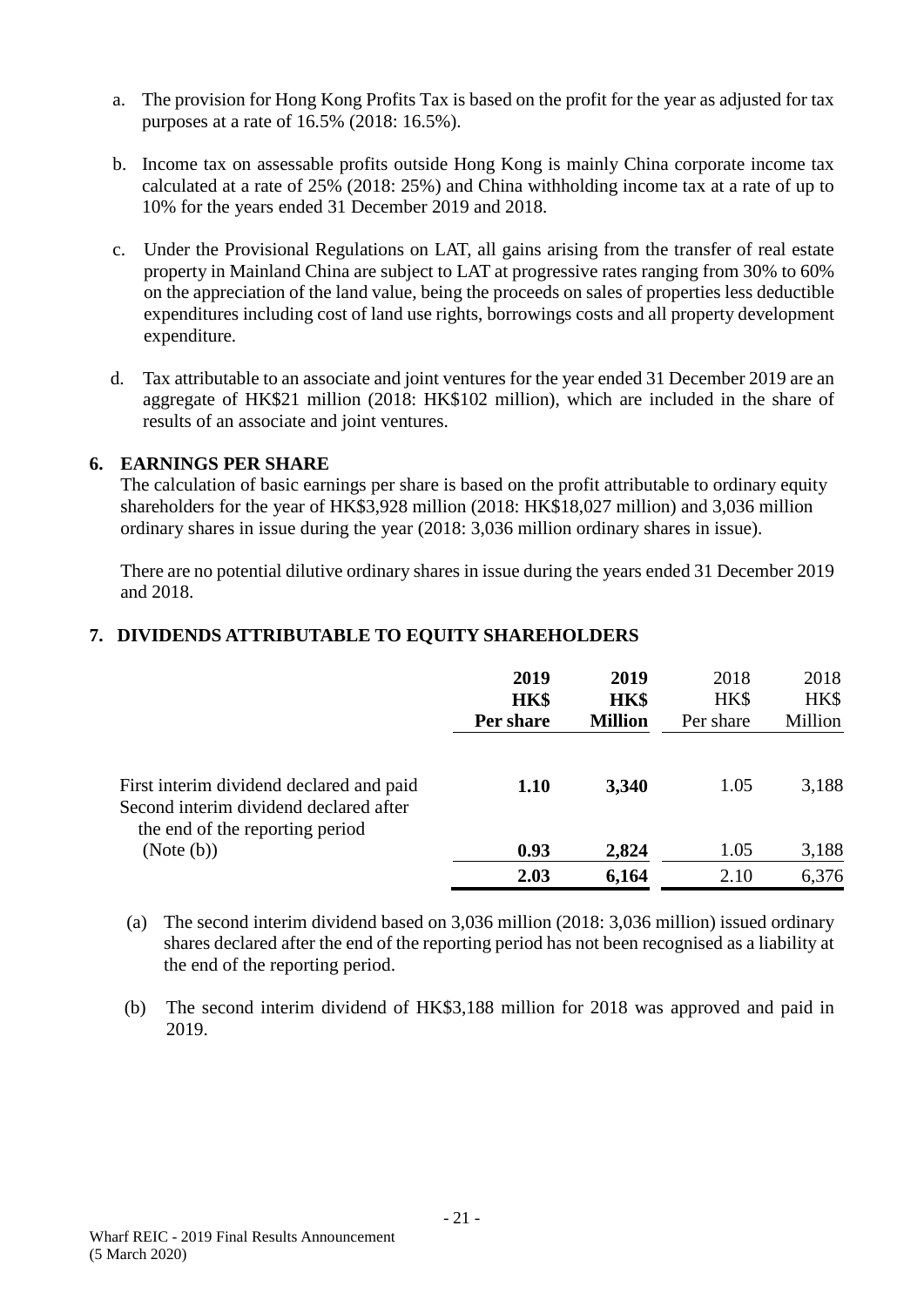### **8. TRADE AND OTHER RECEIVABLES**

Included in this item are trade receivables (net of allowance for bad and doubtful debts) with an ageing analysis based on the invoice date as at 31 December 2019 as follows:

|                                   | 2019                | 2018                |
|-----------------------------------|---------------------|---------------------|
|                                   | <b>HK\$ Million</b> | <b>HK\$ Million</b> |
| Trade receivables                 |                     |                     |
| $0 - 30$ days                     | 271                 | 409                 |
| 31 - 60 days                      | 32                  | 40                  |
| 61 - 90 days                      | 14                  | 9                   |
| Over 90 days                      | 15                  | 10                  |
|                                   | 332                 | 468                 |
| Other receivables and prepayments | 553                 | 405                 |
|                                   | 885                 | 873                 |

The Group has established credit policies for each of its core businesses. The general credit terms allowed range from 0 to 60 days, except for the sale of properties from which the proceeds are receivable pursuant to the terms of the agreements. All the trade and other receivables are expected to be recoverable within one year.

### **9. TRADE AND OTHER PAYABLES**

Included in this item are trade payables with an ageing analysis based on the invoice date as at 31 December 2019 as follows:

|                               | 2019                | 2018                |
|-------------------------------|---------------------|---------------------|
|                               | <b>HK\$ Million</b> | <b>HK\$</b> Million |
| Trade payables                |                     |                     |
| $0 - 30$ days                 | 133                 | 128                 |
| $31 - 60$ days                |                     | 19                  |
| 61 - 90 days                  |                     |                     |
| Over 90 days                  | 10                  |                     |
|                               | 151                 | 161                 |
| Rental and customer deposits  | 3,761               | 3,579               |
| Construction costs payable    | 615                 | 1,005               |
| Amounts due to joint ventures | 1,589               | 1,593               |
| Other payables                | 2,268               | 2,013               |
|                               | 8,384               | 8,351               |

#### **10. REVIEW OF FINANCIAL RESULTS**

The financial results for the year ended 31 December 2019 have been reviewed with no disagreement by the Audit Committee of the Company. The figures in respect of the announcement of the Group's results for the year ended 31 December 2019 have been agreed by the Company's Auditors to the amounts set out in the Group's consolidated financial statements for the year.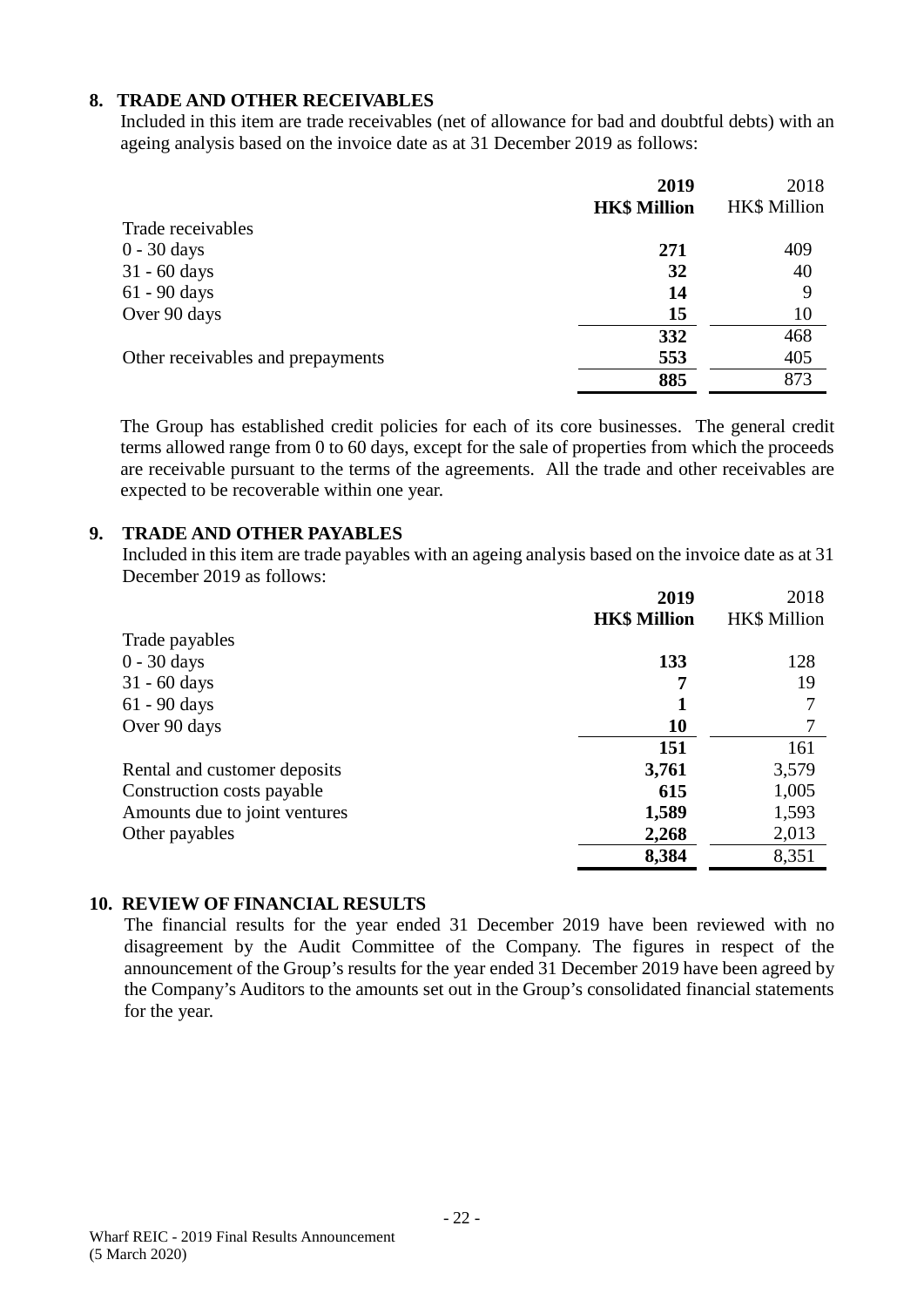### **CORPORATE GOVERNANCE CODE**

During the financial year ended 31 December 2019, all the code provisions set out in the Corporate Governance Code in Appendix 14 of the Rules Governing the Listing of Securities on The Stock Exchange of Hong Kong Limited were met by the Company, with one exception as regards Code Provision A.2.1 providing for the roles of the chairman and chief executive to be performed by different individuals.

Such deviation is deemed appropriate as it is considered to be more efficient to have one single person to be Chairman of the Company as well as to discharge the executive functions of a chief executive thereby enabling more effective planning and better execution of long-term strategies. The Board of Directors believes that the balance of power and authority is adequately ensured by the operations of the Board which comprises experienced and high calibre individuals, with half of them being Independent Non-executive Directors.

#### **PURCHASE, SALE OR REDEMPTION OF SECURITIES**

Neither the Company nor any of its subsidiaries has purchased, sold or redeemed any listed securities of the Company during the financial year under review.

#### **RELEVANT DATES FOR SECOND INTERIM DIVIDEND AND ANNUAL GENERAL MEETING**

| Second Interim Dividend             |                               |
|-------------------------------------|-------------------------------|
| Ex-entitlement date                 | 3 April 2020 (Fri)            |
| Latest time to lodge share transfer | 4:30 p.m., 6 April 2020 (Mon) |
| Record date/ time                   | 6:00 p.m., 6 April 2020 (Mon) |
| Payment date                        | 23 April 2020 (Thu)           |

In order to qualify for the above-mentioned second interim dividend, all transfers, accompanied by the relevant share certificates, must be lodged with the Company's Hong Kong Branch Share Registrar, Tricor Investor Services Limited, at Level 54, Hopewell Centre, 183 Queen's Road East, Hong Kong, not later than 4:30 p.m. on Monday, 6 April 2020.

| Annual General Meeting ("AGM")      |                                                              |
|-------------------------------------|--------------------------------------------------------------|
| Ex-entitlement date                 | 28 April 2020 (Tue)                                          |
| Latest time to lodge share transfer | 4:30 p.m., 29 April 2020 (Wed)                               |
| Book closure period                 | 4 May 2020 (Mon) to 7 May 2020 (Thu),<br>both days inclusive |
| Record date                         | 4 May 2020 (Mon)                                             |
| AGM date/ time                      | 11:15 a.m., 7 May 2020 (Thu)                                 |